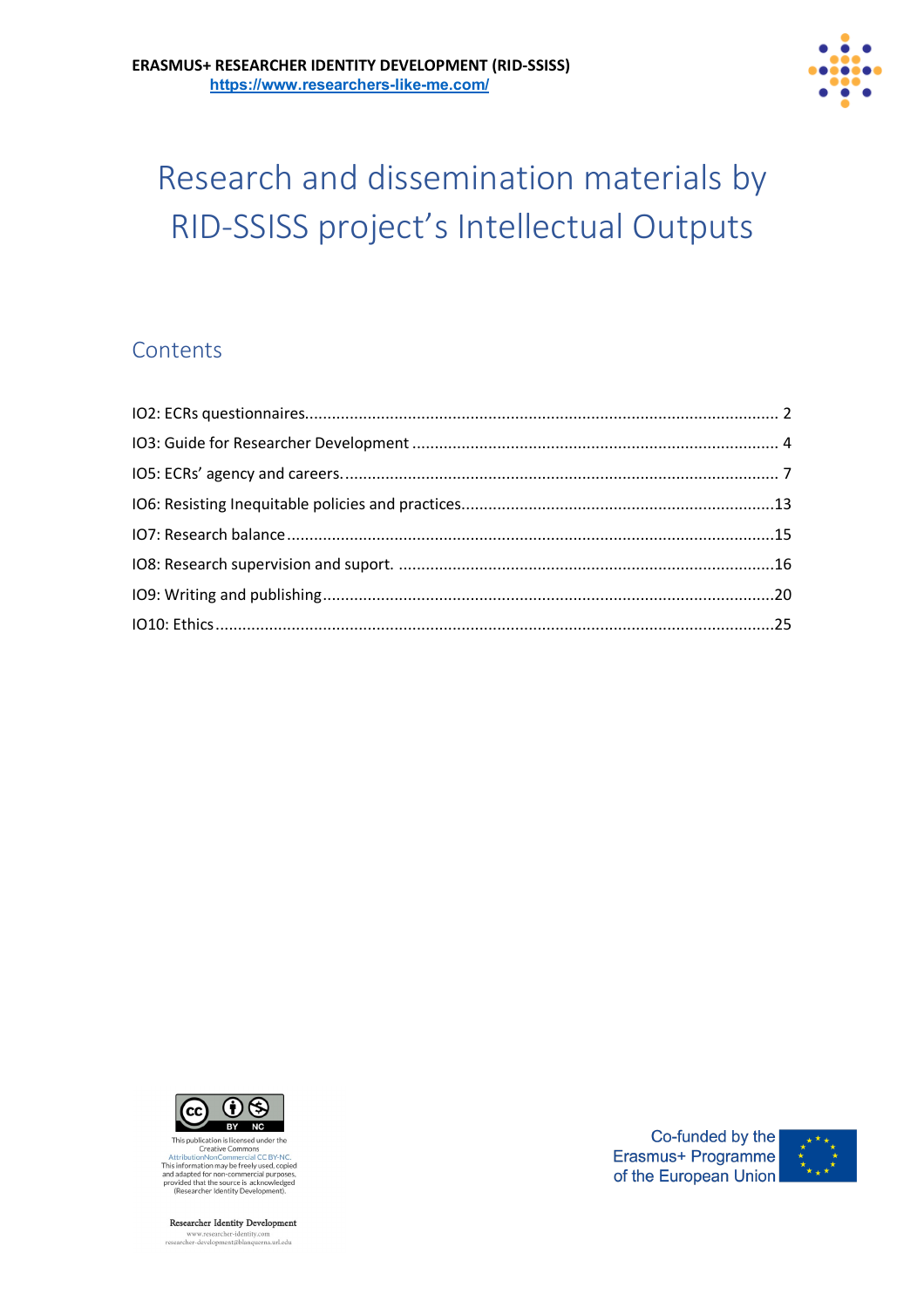

# IO2: ECRs questionnaires

### Scientific papers

- Castelló, M., McAlpine, L. & Pyhältö, K. (2017). Spanish and UK post-PhD researchers: Writing perceptions, well-being and productivity. Journal of Higher Education Research & Development, 1-15. http://dx.doi.org/10.1080/07294360.2017.1296412
- Castelló, M., Pardo, M., Sala-Bubaré, A., & Suñe-Soler, N. (2017). Why do students consider dropping out of doctoral degrees? Institutional and personal factors. Higher Education, 74 (6), 1055-1068. https://doi.org/10.1007/s10734-016-0106-9
- Corcelles, M., Cano, M., Liesa, E., Gonzalez-Ocampo, G. & Castelló, M.(2019). Positive and negative experiences related to doctorate studies conditions. Journal of Higher Education Research & Development, FI JCR: 2,006 Q1 Education & Educational Research. https://doi.org/10.1080/07294360.2019.1602596
- Cornér, S., Pyhältö, K., & Löfström, E. (2019). Supervisors' Perceptions of Primary Resources and Challenges of the Doctoral Journey. *International Journal of Teaching and Learning in Higher Education, 31*(3), 365–377. http://www.isetl.org/ijtlhe/pdf/IJTLHE3411.pdf
- Corner, S., Pyhältö, K., Peltonen, J., & Bengtsen, S. S. E. (2018). Similar or different? Researcher Community and Supervisory Support Experiences among Danish and Finnish Social Sciences and Humanities PhD Students. Studies in Graduate and Postgraduate Education, 9(2), 274-295. https://doi.org/10.1108/SGPE-D-18-00003
- Cornér, S., Pyhältö, K., Peltonen, J., & Löfgren, E. (Submitted). Interest in doctoral studies in relation to experiences of burnout and drop-out intentions - a cross-cultural comparison of doctoral student profiles.
- Pyhältö, K., McAlpine, L., Peltonen, J., & Castello, M. (2017). How does social support contribute to engaging post-PhD experience?. European Journal of Higher Education, 1-15. http://dx.doi.org/10.1080/21568235.2017.1348239
- Pyhältö, K., Peltonen, J., Castelló, M., & McAlpine, L. (2019). What sustains doctoral students' interest? Comparison of Finnish, UK and Spanish doctoral students' perceptions. Compare: A Journal of Comparative and International Education. https://doi.org/10.1080/03057925.2019.1585229
- Sala-Bubaré, A., Peltonen, J., Pyhältö, K., & Castelló, M. (2018). Doctoral candidates' research writing perceptions profiles: A cross-national study. International Journal of Doctoral Studies, 13, 327-345. https://doi.org/10.28945/4103
- Sala-Bubaré, A., Skakni, I., Inouye, K., Weise, C., & McAlpine, L. (2020, in press). Early career researchers making sense of their research experiences: A cross-role and crossnational analysis. Compare: A Journal of Comparative and International Education. http://doi.org/10.1080/03057925.2020.1834349



Creative Commons nons<br>rial CC RV-This information may be freely used, copied and adapted for non-commercial purpose<br>provided that the source is acknowledge<br>(Researcher Identity Development).

**Researcher Identity Development** www.researcher-identity.com<br>researcher-development@blanquerna.url.edu

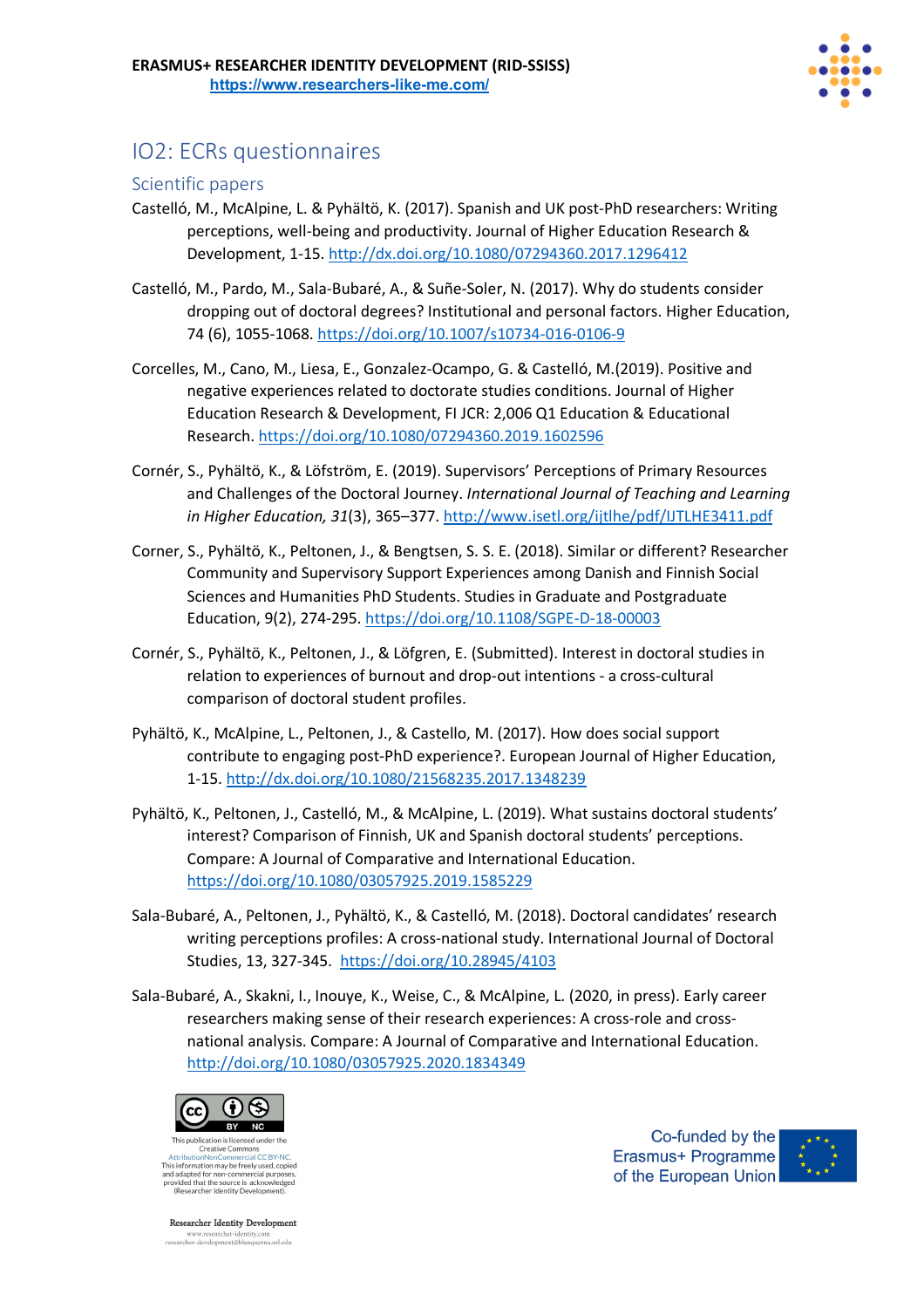

- Skakni, I., Calatrava Moreno, M., Corcelles, M., & McAlpine, L. (2019). Hanging tough: Post-PhD researchers dealing with career uncertainty. Journal of Higher Education Research and Development, FI JCR: 2,006 Q1 Education & Educational Research. https://doi.org/10.1080/07294360.2019.1657806
- Skakni, I., & McAlpine, L. (2017). Post-PhD researchers' experiences: an emotionally rocky road. Studies in Graduate and Postdoctoral Education, 8, 205-219. http://doi.org/10.1108/SGPE-D-17-00026
- Weise, C., Aguayo–González, M. & Castelló, M. (2020). Significant events and the role of emotion along doctoral researcher personal trajectories. Educational Research. http://doi.org/10.1080/00131881.2020.1794924

- Cornér, S., Pyhältö, K., Bengtsen, S & Peltonen, J. (2017). Paper presentation. Similar or different? Comparison on researcher community and supervisory support experiences among Finnish and Danish Social Sciences and Humanities PhD. Students. EARLI conferens "Education in the crossroads of economy and politics – Role of research in the advancement of public good 29.8–2.9.2017, Tampere, Finland.
- Liesa, E., Corcelles, M., Cano, M., González-Ocampo, G. & Castelló, M. (2017). What are the most positive and negative significant events in the doctoral journey. Tampere, Finlandia.
- McAlpine, L., & Castelló, M. (2019). Findings and Reflections From a Cross-National, Cross-Role (PhD, Post-PhD Researchers) Research Program: Possibilities and Challenges. AERA 2019 Conference. Toronto (Canadà)
- McAlpine, L., Skakni, I., Sala-Bubaré, A., Weise, C., & Inouye, K. (2019). Assessing (crossnational) research team effectiveness: A potential framework? Paper presented at AERA conference. Toronto, Canada.
- McAlpine, L. Inouye, K., Skakni, I., Sala-Bubaré, A., & Weise, C. (2019, April). Effectively conducting cross-national research with cross-national teams: Trust, quality communication and cross-cultural sensitivity. In L. McAlpine (Chair). Findings and reflections from a cross-National, cross-role (Ph.D., Post-Ph.D. researchers) research program: Possibilities and challenges. Symposium conducted at the American Educational Research Association (AERA) Annual Meeting. Toronto, Canada: University of Toronto.
- Pyhältö, K., Peltonen, J., McAlpine, L., Löfström, E., & Castelló, M. (2019). Comparing European country experiences on researcher community and supervisory support and burnout. AERA 2019 Annual Meeting, 5.-9.2019, Toronto, Canada.



This information may be freely used, copied and adapted for non-commercial purpose<br>provided that the source is acknowledge<br>(Researcher Identity Development).

**Researcher Identity Development** www.researcher-identity.com<br>researcher-development@blanquerna.url.edu

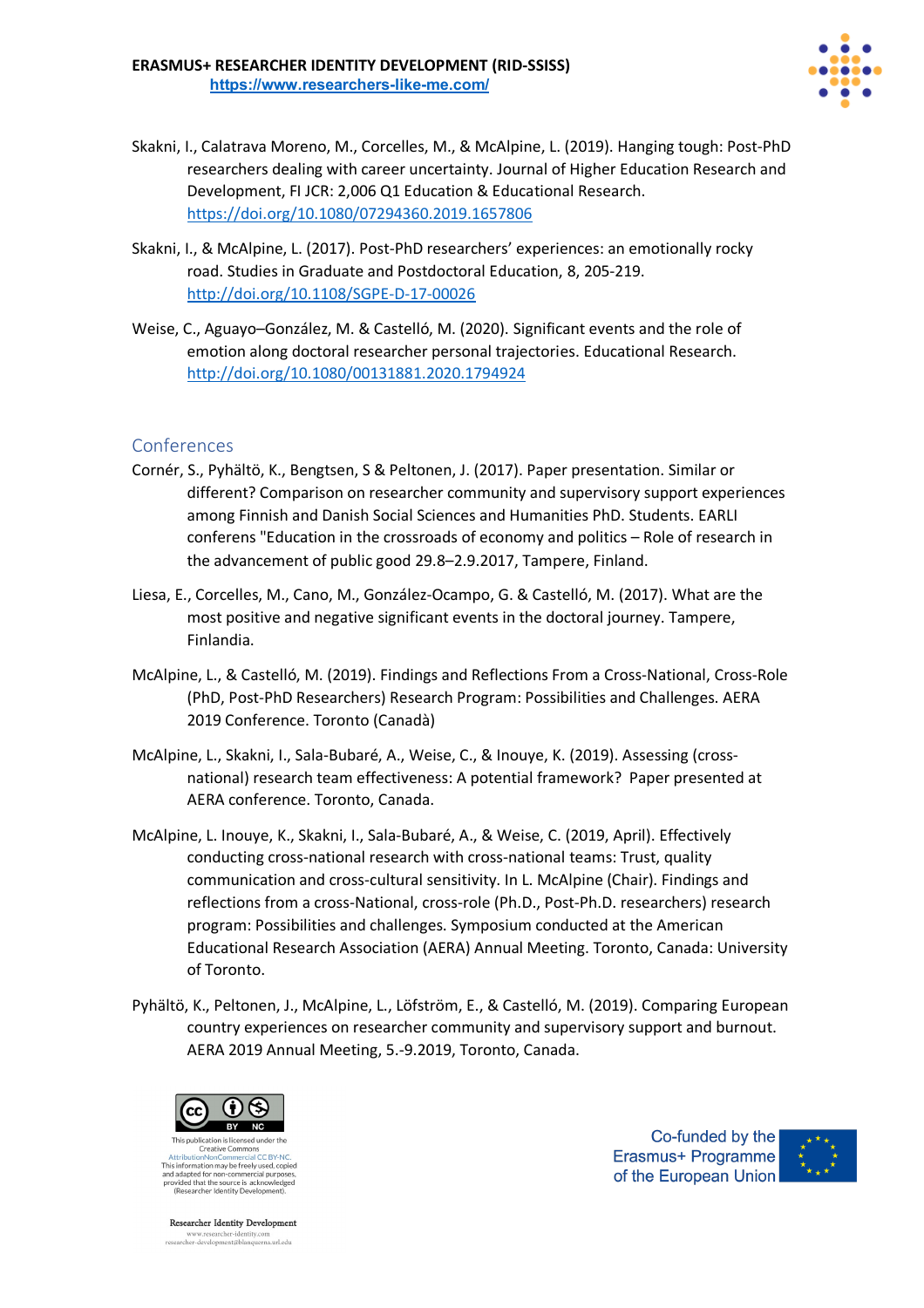

Sala-Bubaré, A., Pardo, M., & Castelló, M. (2018). Post-docs' approaches to writing: Relationship between conceptions, experiences and networks. EARLI SIG Writing 2018 conference. Antwerp (Bèlgica), Agost 2018.

### **Others**

- Pyhälto, K. (n.d.). Oulu and Aalto universities has applied C-DES in order to develop their doctoral education practices. They have used the C-DES to collect data from all of their doctoral students.
- Pyhälto, K. (n.d.). University of Helsinki has decided to integrate some of the C-DES scales into their HoWULearn digital feedback tool for PhD. Students.
- Pyhälto, K. (n.d.). The C-DES has been integrated as part of UHs Marie Curie COFUND application as one of the research-based program follow-up and development tools.

# IO3: Guide for Researcher Development

#### Scientific papers

- Bautista, A., & Castelló, M. (2017). Fostering the professional development of junior authors and reviewers in scientific journals/Contribuyendo al desarrollo profesional de autores y revisores noveles en revistas científicas. Infancia y Aprendizaje, 40(3), 383-406. https://doi.org/10.1080/02103702.2017.1357250
- Castelló, M., McAlpine, L., Sala-Bubaré, A., Inouye, K., & Skakni, I. (2020). What perspectives underlie 'researcher identity'? A review of two decades of empirical studies. Higher Education. https://doi.org/10.1007/s10734-020-00557-8
- Galevski, M., & McAlpine, L. (under review). The reasons for internal recruitment and the effects of being homegrown on the career trajectories of early-career academics in North Macedonia. Higher Education Quarterly.
- Inouye, K., & McAlpine, L. (under review). Developing Researcher Identity: A Review of the Literature on Doctoral Writing and Feedback. International Journal of Doctoral Studies.
- McAlpine, L., Castelló, M., & Pyhältö, K. (2020). What influences PhD graduate trajectories during the degree: A research-based policy agenda. Higher Education. https://doi.org/10.1007/s10734-019-00448-7
- McAlpine, L., Pyhältö, K., & Castelló, M. (2018). Building a more robust conception of early career researcher experience: what might we be overlooking? Studies in Continuing Education, 40(2), 149-165. https://doi.org/10.1080/0158037X.2017.1408582



Creative Commons This information may be freely used, copied and adapted for non-commercial purpose<br>provided that the source is acknowledge<br>(Researcher Identity Development).

**Researcher Identity Development** www.researcher-identity.com<br>researcher-development@blanquerna.url.edu

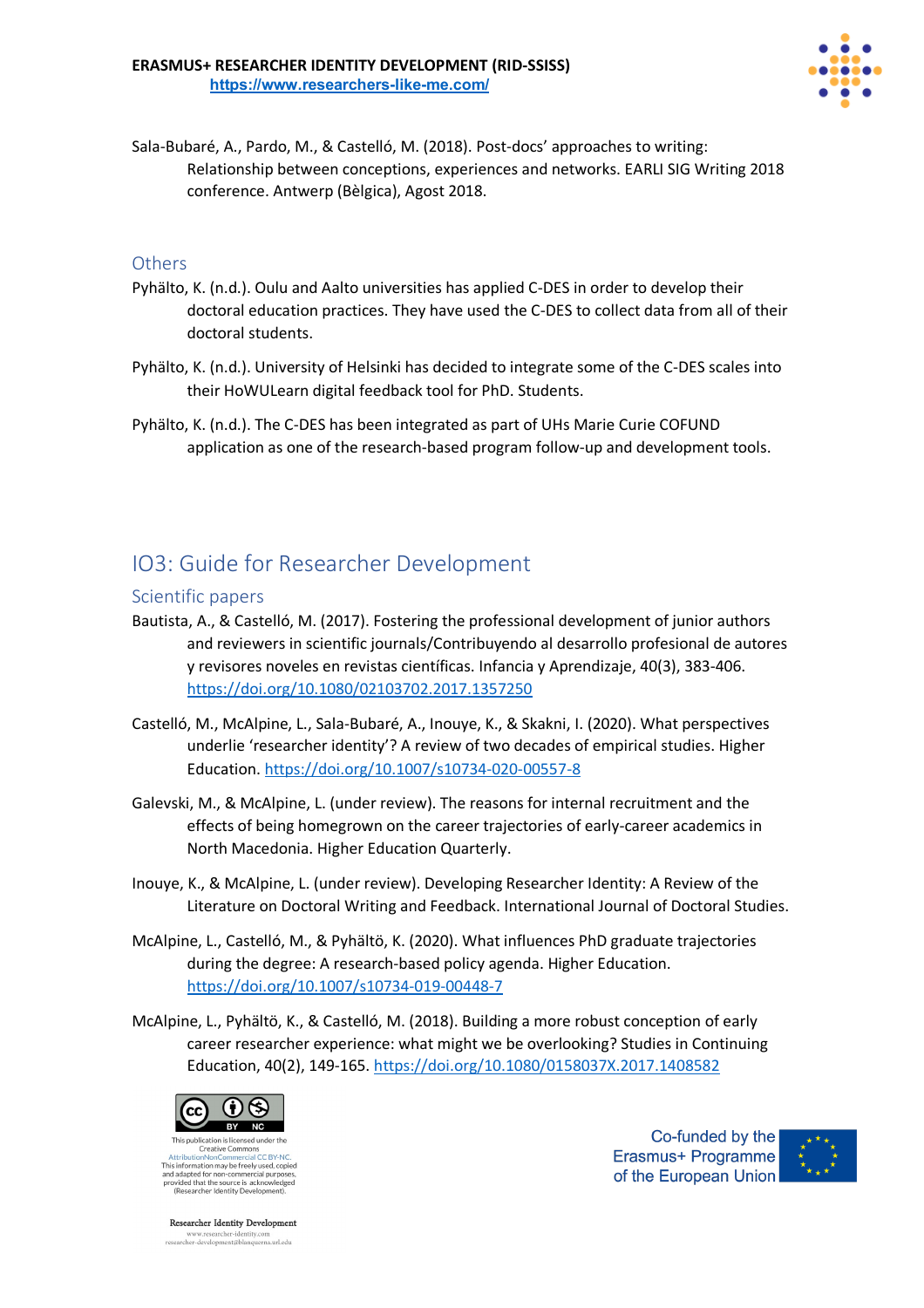

- McAlpine, L., Skakni, I., & Inouye, K. (2021). PhD careers beyond the traditional: integrating individual and structural factors for a richer account. European Journal of Higher Education. https://doi.org/10.1080/21568235.2020.1870242
- McAlpine, L., Skakni, I., Sala-Bubaré, A., Weise, C., & Inouye, K. (2021). Examining crossnational research teamwork: Revealing rewards and challenges. Qualitative Research Journal. https://doi.org/10.1108/QRJ-06-2020-0067

- Castelló, M., Brew, A., Boud, D., Van der Weijden, I. & Holley, K. (2017). What do we know about academic work today? Symposium. 17th Biennal EARLI; Tampere-Finlandia.
- Castelló, M. & Lindgren, E. (2017). Science with and for societies in Horizon 2020: What are the implications for writing research? 17th Biennial European Association for Learning and Instruction (EARLI). Education in the crossroads of economy and politics. Role of research in the advancement of public good. Tampere, Finlandia.
- Castelló, M., & McAlpine, L. (2018). Examining 'research' genres: Developing paths to success. 16th EARLI Sig-Writing Conference. Antwerp
- McAlpine, L., Skakni, I., Sala-Bubaré, A., Weise, C., & Inouye, K. (2019). Assessing (crossnational) research team effectiveness: A potential framework? Paper presented at AERA conference. Toronto, Canada.
- McAlpine, L. Inouye, K., Skakni, I., Sala-Bubaré, A., & Weise, C. (2019, April). Effectively conducting cross-national research with cross-national teams: Trust, quality communication and cross-cultural sensitivity. In L. McAlpine (Chair). Findings and reflections from a cross-National, cross-role (Ph.D., Post-Ph.D. researchers) research program: Possibilities and challenges. Symposium conducted at the American Educational Research Association (AERA) Annual Meeting. Toronto, Canada: University of Toronto.
- McAlpine, L., & Castelló, M. (2019). Findings and Reflections From a Cross-National, Cross-Role (PhD, Post-PhD Researchers) Research Program: Possibilities and Challenges. AERA 2019 Conference. Toronto (Canadà)

### Books

Berthiaume, D., Bosson, M., Elston, V., & Skakni, I. (2020). L'expérience doctorale : état des lieux et propositions de structuration. DevPro Centre HES-SO de développement professionnel. https://devpro.hes-so.ch/data/documents/Experience-doctorale-DevPro-juin-2020-12395.pdf



Creative Commons nons<br>rial CC RV-This information may be freely used, copied and adapted for non-commercial purposes,<br>provided that the source is acknowledged<br>(Researcher Identity Development).

**Researcher Identity Development** www.researcher-identity.com<br>researcher-development@blanquerna.url.edu

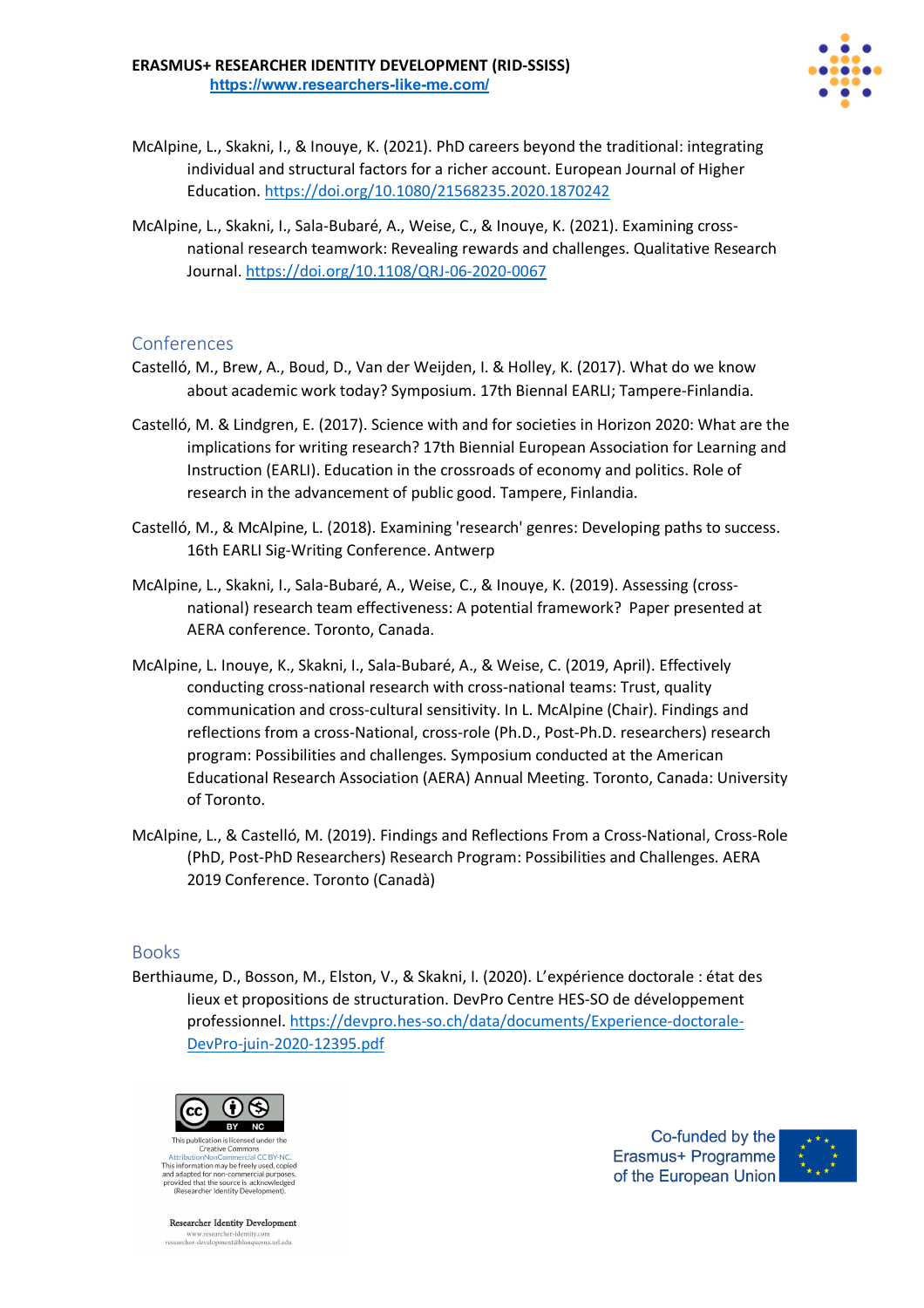

- Castelló, M., Pyhältö, K., & McAlpine, L. (2018). European Cross-National Mixed-Method Study on Early Career Researcher Experience. In A. J. Jaeger , & A. J. Dinin (ed), The Postdoc Landscape: The Invisible Scholars (pp. 143-174). London: Academic Press. https://www.sciencedirect.com/book/9780128131695/the-postdoc-landscape
- McAlpine, L. (in preparation). How might the PhD play a role in addressing global challenges? In Cuthbert, D., & Barnacle, R. (Eds.). The PhD at the end of the world: Provocations for the doctorate and our contested future. Amsterdam: Springer.

### **Others**

- Castelló, M. (2019). Luces y sombras de la formación de investigadores en España y su contraste en el contexto internacional. Conferencia de directores de escuelas de doctorado españolas. Santander, ESPANYA
- Castelló, M. (2019). Repensar la docència. Conferencia a Equips directius de la Fundació Blanquerna. Barcelona, ESPANYA
- Derrick, G.; Ingram, N.; McAlpine, L. & Oancea, A. (2018). Research proposal submission to ESRC. Spring 2018.
- McAlpine, L. (2019). Could the PhD play a role in addressing global challenges? If so, how might we do it? DEAL keynote. University of Newcastle, Australia.
- McAlpine, L. (2019). So, what is a narrative approach? Seminar. Central European University, Budapest.
- McAlpine, l. (2020). Transforming face-to-face to online learning. (April 2020). Max Weber Postdoctoral Fellows, European University Institute. Florence, Italy.
- McAlpine, L. (October-2020). Public seminar: Qualitative research from a narrative perspective. October 2020.
- McAlpine, L. (2020). What does it mean to do qualitative research? A narrative researcher's take. PhD Webinar Series. Mohammed V University. Rabat, Morocco.
- McAlpine, L., Chiramba, O., Keane, M., Badre, A., & Kareem, F. (2020). Voices of Early Career Researchers in and out of the Academy: A Pan-African Perspective. Halle (Saale), Germany: Global Young Academy, Leopoldina.
- Pyhälto, K. (2019). Developing and utilizing Performance Assessment Task for Higher Order Thinking Skills for doctoral education admission. Piloting it with Pharmacy Doctoral students admission for salaried position.
- Pyhältö, K. (2019). Lecture on doctoral student competence development. Kick off meeting for staff developer in planning the competence development program for ECR 7.10.2019,



This information may be freely used, copied and adapted for non-commercial purposes,<br>provided that the source is acknowledged<br>(Researcher Identity Development).

**Researcher Identity Development** www.researcher-identity.com<br>researcher-development@blanquerna.url.edu

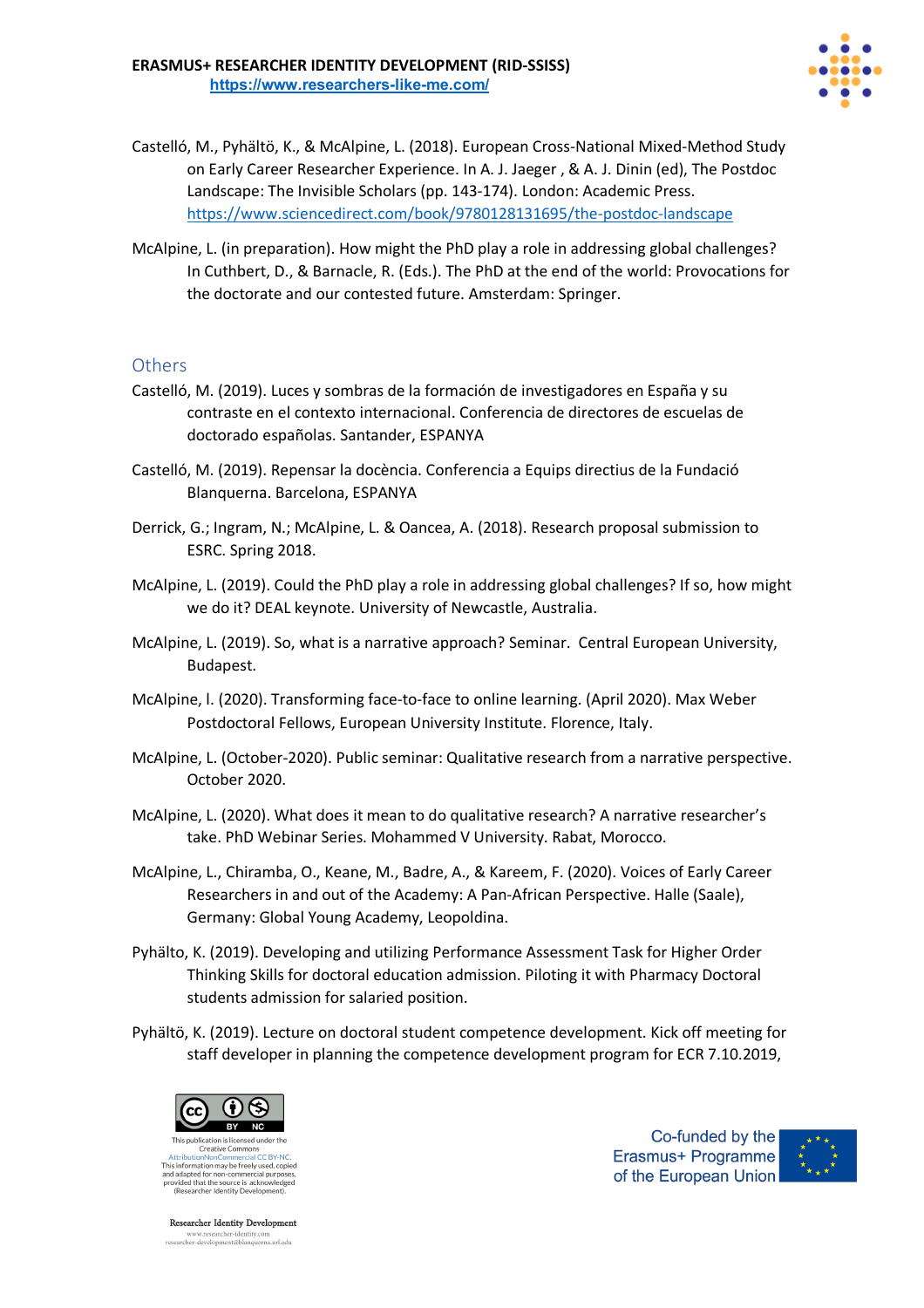

- Pyhältö, K. (2019). Seminar for doctoral program leaders and developers Function of researcher communities in the doctoral journey. How to build and sustain researcher networks, University of Uppsala 6.11.2019, from 14 to 16.
- Toom, A., & Pyhältö, K. (2020). Summary report for the Finnish Ministry of Education and Culture on research on Higher Education. Kestävää korkeakoulutusta ja opiskelijoiden oppimista rakentamassa: Tutkimukseen perustuva selvitys ajankohtaisesta korkeakoulupedagogiikan ja ohjauksen osaamisesta. (Opetus- ja kulttuuriministeriön julkaisuja; Vuosikerta 2020:1). Valtioneuvoston kanslia.

# IO5: ECRs' agency and careers.

### Scientific papers

- Ambrasat, J., Lange, J., & McAlpine, L. (under review). Reasons to leave Academia: Experiences and Perceptions of Doctorate Holders. Studies in Higher Education.
- Castelló, M., Sala-Bubaré, A., & Bautista, A. (2017). Being a researcher is not only a matter of publishing: learning to review scientific articles. Infancia y Aprendizaje, 40(3), 599-656. https://doi.org/10.1080/02103702.2017.1357251
- Corcelles, M., Cano, M., Liesa, E., Gonzalez-Ocampo, G. & Castelló, M. (2019). Positive and negative experiences related to doctorate studies conditions. Journal of Higher Education Research & Development, FI JCR: 2,006 Q1 Education & Educational Research. https://doi.org/10.1080/07294360.2019.1602596
- Gallego, L., Castelló, M., & Badia, A. (2017). Faculty identity through spheres of teaching and research activity and associated genres. Higher Education Research & Development. 36(5), 962-974. https://doi.org/10.1080/07294360.2016.1263828
- Giralt-Romeu, M., Liesa, E., & Castelló, M. (2020). I research, you research: do future teachers consider themselves researchers? Journal for the Study of Education and Development, 1-37. http://doi.org/10.1080/02103702.2020.1759001
- McAlpine, L. (2020). Success? Learning to navigate the grant funding genre system. Journal of Research Administration. 5(1), 10-31. https://files.eric.ed.gov/fulltext/EJ1254040.pdf
- McAlpine, L., & Inouye, K. (under review). What value do PhD graduates offer? An institutional case study. Higher Education Research and Development.
- McAlpine, L., Castelló, M., & Pyhältö, K. (2020). What influences PhD graduate trajectories during the degree: A research-based policy agenda. Higher Education. DOI: https://doi.org/10.1007/s10734-019-00448-7



Creative Commons This information may be freely used, copied and adapted for non-commercial purpose<br>provided that the source is acknowledge<br>(Researcher Identity Development).

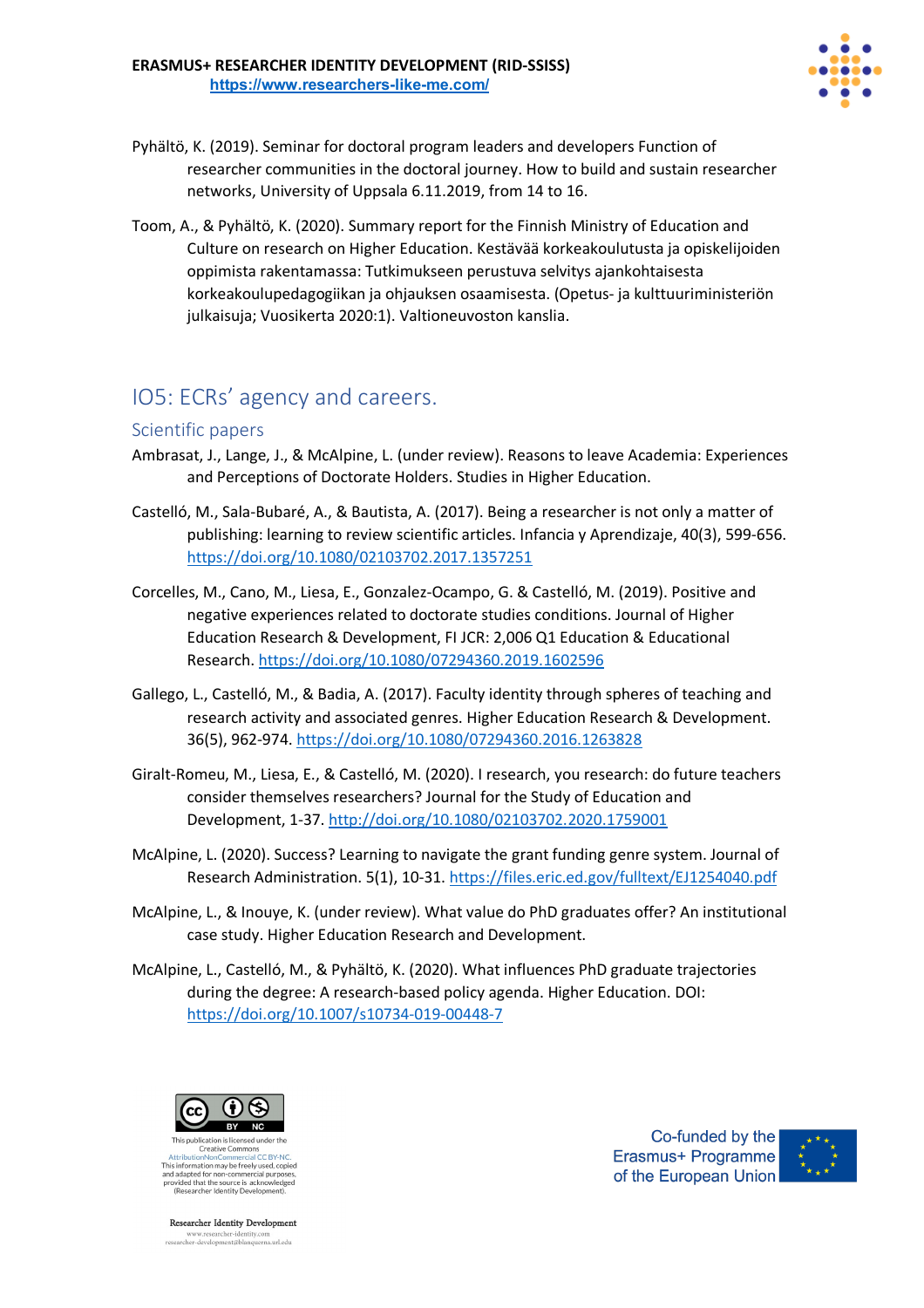

- McAlpine, L., Skakni, I., & Inouye, K. (2021). PhD careers beyond the traditional: integrating individual and structural factors for a richer account. European Journal of Higher Education. https://doi.org/10.1080/21568235.2020.1870242
- McAlpine, L., Skakni, I., & Pyhältö, K. (2020). PhD experience (and progress) is more than work: Life-work relations and reducing exhaustion. Studies in Higher Education. 1-15. http://doi.org/10.1080/03075079.2020.1744128
- Pyhältö, K., McAlpine, L., Peltonen, J., & Castello, M. (2017). How does social support contribute to engaging post-PhD experience?. European Journal of Higher Education, 1-15. http://dx.doi.org/10.1080/21568235.2017.1348239
- Pyhältö, K., Peltonen, J., Castelló, M., & McAlpine, L. (2019). What sustains doctoral students' interest? Comparison of Finnish, UK and Spanish doctoral students' perceptions. Compare: A Journal of Comparative and International Education. https://doi.org/10.1080/03057925.2019.1585229
- Sala-Bubaré, A., & Castelló, M. (2017). Exploring the relationship between doctoral students' experiences and research community positioning. Studies in Continuing Education, 39(1), 16-34. https://doi.org/10.1080/0158037X.2016.1216832
- Sala-Bubaré, A., Skakni, I., Inouye, K., Weise, C., & McAlpine, L. (2020, in press). Early career researchers making sense of their research experiences: A cross-role and crossnational analysis. Compare: A Journal of Comparative and International Education. http://doi.org/10.1080/03057925.2020.1834349
- Skakni, I. (2018). Désacraliser la carrière universitaire: concilier compétences scientifiques, génériques et « de carrière » pour repenser les identités professionnelles en recherche. TransFormations, 15-16. https://transformations.univlille.fr/index.php/TF/article/view/262
- Skakni, I. (2018). Doctoral studies as an initiatory trial: Expected and taken-for-granted practices that impede PhD students' progress. Teaching in Higher Education, 23, 927- 944. http://doi.org/10.1080/13562517.2018.1449742
- Skakni, I. (2018). Reasons, motives and motivations for completing a PhD: A typology of doctoral studies as a quest. Studies in Graduate and Postdoctoral Education, 9, 197- 212. http://doi.org/10.1108/SGPE-D-18-00004
- Skakni, I., Calatrava Moreno, M., Corcelles, M., & McAlpine, L. (2019). Hanging tough: Post-PhD researchers dealing with career uncertainty. Journal of Higher Education Research and Development, FI JCR: 2,006 Q1 Education & Educational Research. https://doi.org/10.1080/07294360.2019.1657806



Creative Commons This information may be freely used, copied and adapted for non-commercial purpose<br>provided that the source is acknowledge<br>(Researcher Identity Development).

**Researcher Identity Development** www.researcher-identity.com<br>researcher-development@blanquerna.url.edu

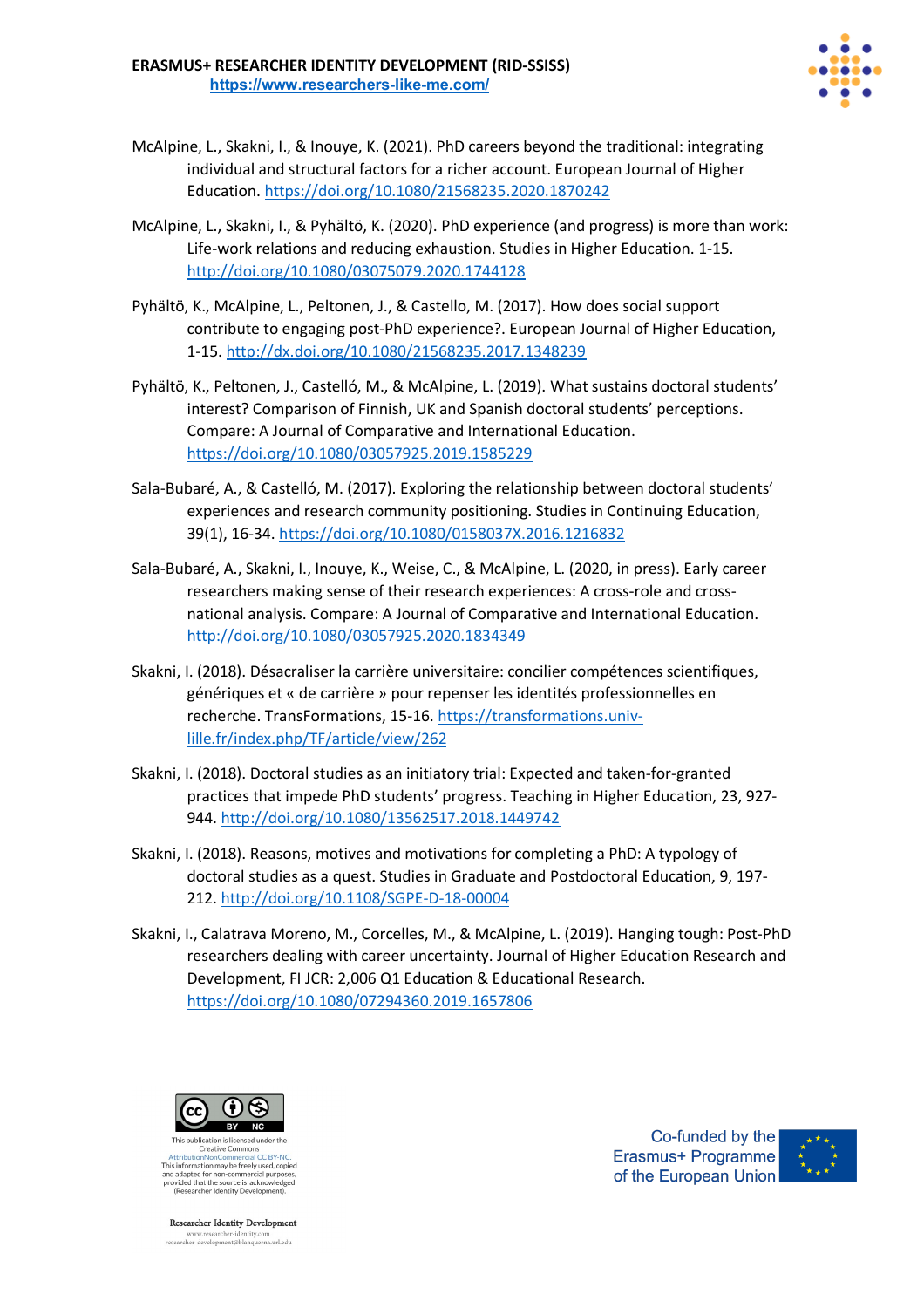

- Skakni, I., Inouye, K., & McAlpine, L. (2021). PhD holders entering non-academic workplaces: Organisational culture shock. Studies in Higher Education. https://doi.org/10.1080/03075079.2021.1876650
- Skakni, I., Maggiori, C., Masdonati, J., & Akkermans, J. (submitted). Assessing career competencies of early career researchers.
- Vekkaila, J., Virtanen, V., Kukkola, J., Frick, L., & Pyhältö, K. (2019). How do doctoral students in STEM fields engage in scientific knowledge practices? Frontline Learning Research, 7(1), 51 - 64. https://doi.org/10.14786/flr.v7i1.393
- Yousoubova, L., & McAlpine, L. (in press). Developing as a post-PhD researcher: Agency and feedback in construction of grant funding success. Infancia y Aprendizaje.
- Yousoubova, L., & McAlpine, L. (under review). Why is the grant proposal not sufficient for funding success? Becoming a system-insider. Innovations in Education and Teaching International.

- Castelló, M., & Petric, B. (2018). Exploring dissertation/thesis writing from the students' perspective: The 'what', the 'how', and the 'why. Symposium. The Literacy Summit.
- Castelló, M., Sala-Bubaré, A., Suñé-Soler, N., & Pardo, M. (2017). Post-PhD researchers' writer identity development: Relationship between conceptions and experiences. 17th Biennial EARLI Conference for Research on Learning and Instruction. TAMPERE (FINLÀNDIA), Agost 2017.
- Gallego, L., Castelló, M. & Badia, A. (2017). ELT University teachers' identity: repertories about teaching and research. X Coloquio internacional sobre investigación en lenguas extrenajeras.
- Giralt, M., Liesa, E. & Castelló, M. (2019). Teacher's professional identity as inquirer's: The voice of teacher educators. 3rd EuroSoTL Conference
- Liesa, E., Corcelles, M., Cano, M., González-Ocampo, G. & Castelló, M. (2017). What are the most positive and negative significant events in the doctoral journey. Tampere, Finlandia.
- Skakni, I. (2017, August). Doctorate as a quest: PhD students purposively navigating their doctoral paths. Paper presented at the 17th Biennial Conference of the European Association for Research on Learning and Instruction (EARLI). Tampere, Finland: University of Tampere.
- Skakni, I., Calatrava, M.C., Corcelles, M., & McAlpine, L. (2017, August). Reading the map of post-PhDs' academic relations. Paper presented at the 17th Biennial Conference of the



This information may be freely used, copied and adapted for non-commercial purpose<br>provided that the source is acknowledge<br>(Researcher Identity Development).

**Researcher Identity Development** www.researcher-identity.com<br>researcher-development@blanquerna.url.edu

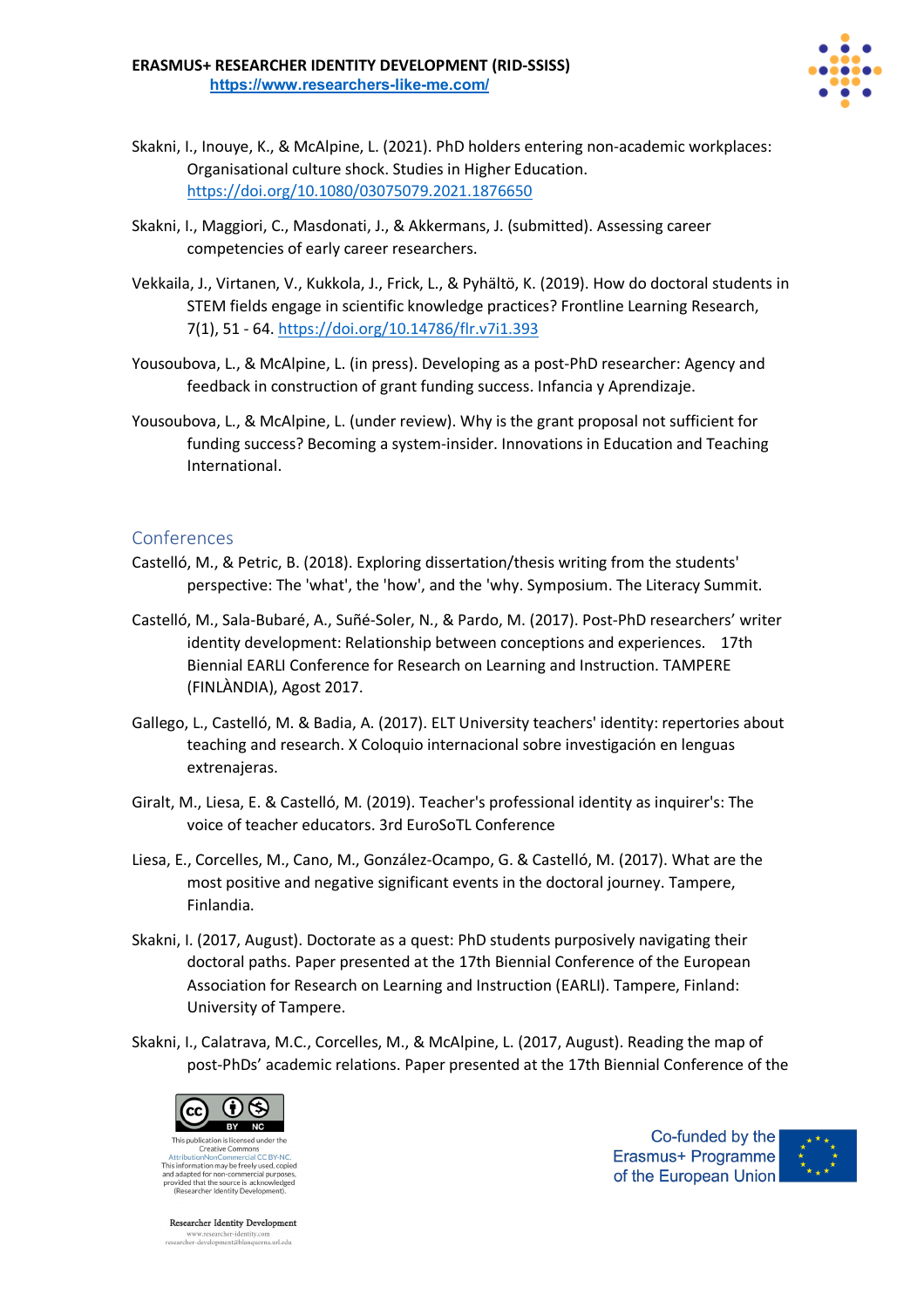

European Association for Research on Learning and Instruction (EARLI). Tampere, Finland: University of Tampere.

- Skakni, I. (2017, June). Désacraliser la carrière académique: concilier compétences scientifiques, génériques et « de carrière » pour repenser les identités professionnelles en recherche. In M. Kaddouri et F. Loiola (Chairs). De quelques enjeux de la formation doctorale: quelles compétences pour quels devenirs des doctorants? Symposium tenu dans le cadre des 15e rencontres du Réseau international de recherche en éducation et en formation (REF). Paris, France: Conservatoire national des arts et métiers (CNAM).
- McAlpine, L. (2020). Success? Learning to navigate the grant funding genre system. Journal of Research Administration. LI, 1. https://www.srainternational.org/blogs/sraijra1/2020/05/05/success-learning-to-navigate-the-grant-funding-gen
- McAlpine, L. (2019). Success? Getting a grant but also a tenure-track job. Paper presented at EARLI conference. Aachen, Germany.
- McAlpine, L., Skakni, I., Sala Bubare, A., Weiz, C., Inouye, K., & Cornér, S. (2019). Symposium "Findings and Reflections From a Cross-National, Cross-Role (PhD, Post-PhD Researchers) Research Program: Possibilities and Challenges". Presentation: Assessing cross-national research with cross-national teams: Trust, quality communication and cross-cultural sensitivity. AERA annual meeting, 5-9.4.2019: Leveraging Education Research in a post-truth era. Toronto, Canada.
- Sala-Bubaré, A., Skakni, I., Inouye, K., Weise, C.,& McAlpine, L. (2019). Early Career Researchers' Meaning-Making of Research Experiences: A Cross-Role Analysis Using Cross-National Data. AERA 2019 Conference. Toronto (Canadà), Abril 2019.
- Skakni, I. (2019, May). Chercheur·e·s en début de parcours et compétences de carrière: une réponse adaptative à des contextes professionnels précaires ? In M. Kaddouri et F. Loiola (Chairs). Enjeux, tensions et pratiques autour de la notion et de l'approche par compétences. Symposium tenu dans le cadre du 87e congrès de l'Association francophone pour le savoir (ACFAS). Gatineau, Canada: Université du Québec en Outaouais.
- Skakni, I. (2019, May). Devenir chercheur·e: des hauts et des bas de l'expérience doctorale. Présentation dans le cadre du colloque Enjeux de la relève en recherche: regards pluriels sur la réalité des étudiants-chercheurs, 87e congrès de l'Association francophone pour le savoir (ACFAS). Gatineau, Canada: Université du Québec en Outaouais.
- Skakni, I. (Chair) (2019, August). Pursuing careers beyond academia: Motivations, challenges, and trajectories, Symposium organised at the 18th Biennial Conference of the



This information may be freely used, copied and adapted for non-commercial purposes,<br>provided that the source is acknowledged<br>(Researcher Identity Development).

**Researcher Identity Development** www.researcher-identity.com<br>researcher-development@blanquerna.url.edu

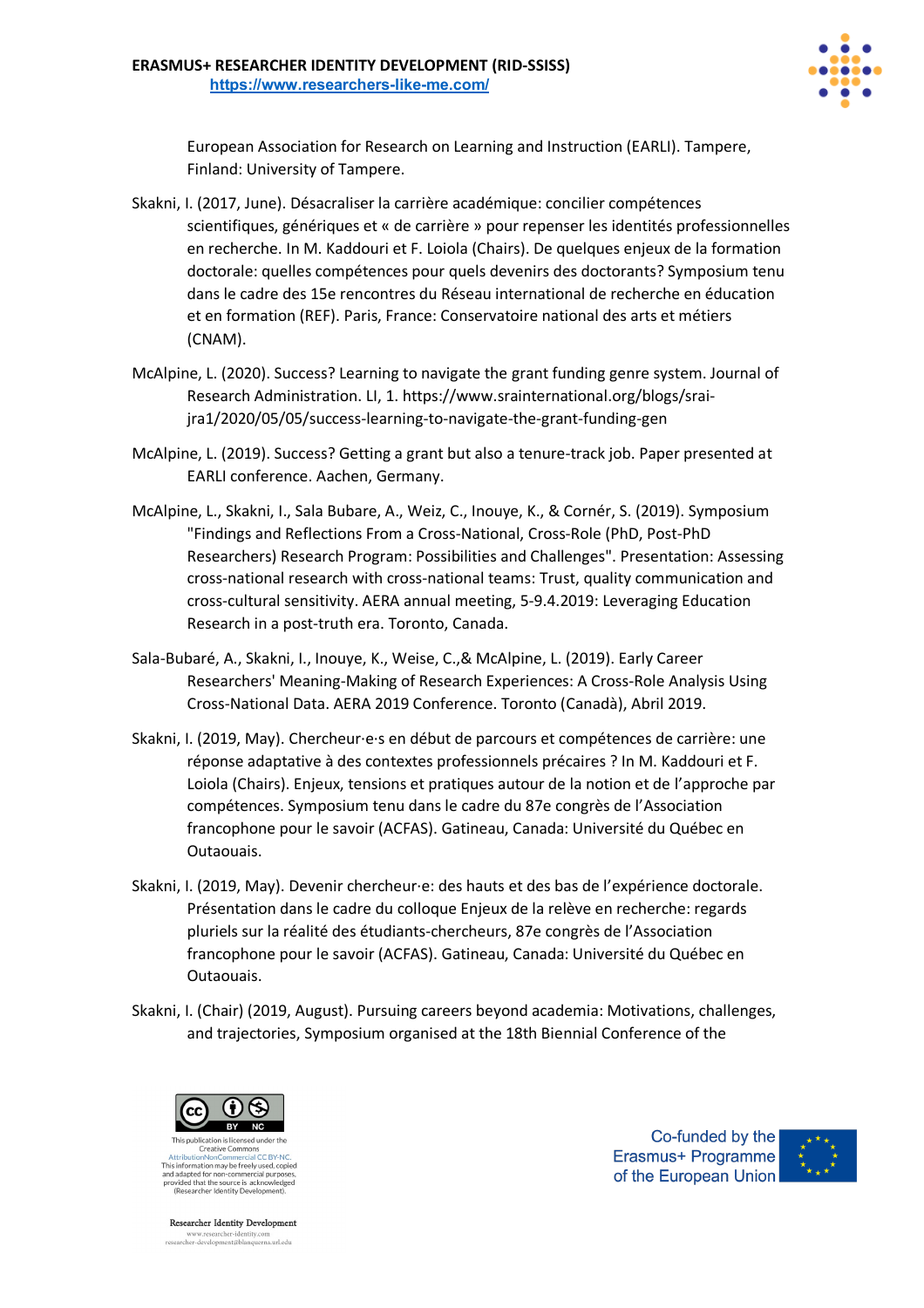

European Association for Research on Learning and Instruction (EARLI). Aachen, Germany: RWTH Aachen University.

- Skakni, I., Inouye, K., & McAlpine, L. (2019, August). PhD holders entering non-academic sectors: A culture shock. In I. Skakni (Chair). Symposium Pursuing careers beyond academia: Motivations, challenges, and trajectories. Symposium conducted at the 18th Biennial Conference of the European Association for Research on Learning and Instruction (EARLI). Aachen, Germany: RWTH Aachen University.
- Suñé-Soler, N., Monereo, C. & Castelló, M. (2017). Doctoral Support Networks: Characteristics and relationships with research conditions. Ponencia. Earli-Jure; Tampere-Finlandia

### Books

- Berthiaume, D., Bosson, M., Elston, V., & Skakni, I. (2020). L'expérience doctorale : état des lieux et propositions de structuration. DevPro Centre HES-SO de développement professionnel. https://devpro.hes-so.ch/data/documents/Experience-doctorale-DevPro-juin-2020-12395.pdf
- Bizer, E., Frick, L., Fourie-Malherbe, M., & Pyhältö, K. (Eds.) (2018). Spaces, journeys and new horizons for postgraduate supervision. (Studies into Higher Education; Nro 5). Stellenbosch: Sun Press. https://doi.org/10.18820/9781928357810
- Castelló, M., Pyhältö, K., & McAlpine, L. (2018). European Cross-National Mixed-Method Study on Early Career Researcher Experience. In A. J. Jaeger , & A. J. Dinin (eds), The Postdoc Landscape: The Invisible Scholars (pp. 143-174). London: Academic Press. https://www.sciencedirect.com/book/9780128131695/the-postdoc-landscape
- McAlpine, L. (in press). Views on the usefulness of the PhD outside academia: What do we know and need to know? In Cardoso, A., Tavares, O., Sin, C., & Carvalho, T. (Eds.). Structural and institutional transformations in doctoral education: Social, political and student expectations. London: Palgrave, Ch. 8. https://www.palgrave.com/gp/book/9783030380458
- McAlpine, L. (in preparation). Research careers and mobility. In Oancea, A., Derrick, G., & Nuseibeh, N. Handbook on Meta-Research. Cheltenham: Elgar Publishing.
- McAlpine, L. (2020). What are postdocs? Drivers, purposes and outcomes. Higher Education in Russia and Beyond. 2 (23), https://herb.hse.ru/en/2020--2(23).html
- Sakurai, Y., & Pyhältö, K. (2018). Understanding students' academic engagement in learning amid globalizing universities. teoksessa A. W. Wiseman (Toimittaja), Annual Review of Comparative and International Education 2017 (Sivut 31-38). (International perspectives on education and society ; Vuosikerta vol. 34). Bingley, UK: Emerald. https://doi.org/10.1108/S1479-367920180000034003



Creative Commons This information may be freely used, copied and adapted for non-commercial purposes,<br>provided that the source is acknowledged<br>(Researcher Identity Development).

Co-funded by the Erasmus+ Programme of the European Union

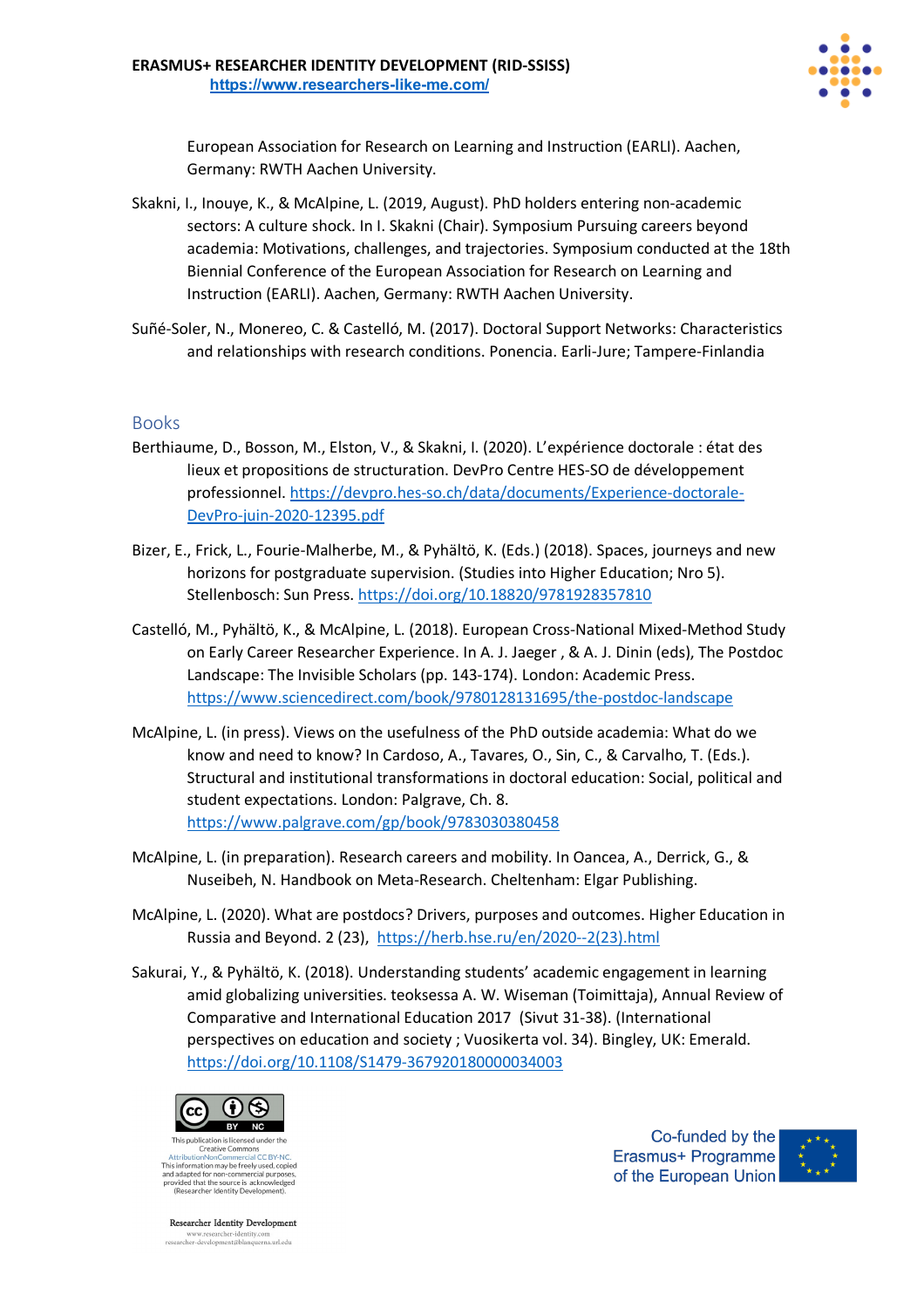

Sala Bubaré, A. (2018). Doctoral writing and development: A socially situated perspective (Doctoral dissertation, Universitat Ramon Llull). https://www.tdx.cat/handle/10803/585873

### **Others**

- Castelló, M. (2017). L'alumnat: com aprèn. Jornada del Consell Escolar de Catalunya. Ara és demà. Generalitat de Catalunya. Barcelona, ESPANYA.
- Castelló, M. (2017). Compartir per aprendre. Conferència inaugural. 38ª Escola d'estiu del Vallès Occidental. Generalitat de Catalunya. Cerdanyola, ESPANYA.
- McAlpine, L. (2019). Career trajectories: What might the future hold? Workshop. (August 2019). EARLI JURE Conference. Aachen, Germany.
- McAlpine, L. (2019). Career trajectories: What might the future hold? Seminar. University of Oxford, Oxford.
- McAlpine, L. (September-2020). Podcast: 20-minute video for PhD students on managing your PhD.
- McAlpine, L. (May-2020). Managing your PhD to build your career. Graducation podcast series. McGill University, Canada.
- McAlpine, L. (June-2020). How are you using reading and writing to progress? Graducation podcast series. McGill University, Canada.
- McAlpine, L. (2021) PhD and post-PhD career trajectories in and outside the academy, Invited keynote. Stellenbosch University, South Africa.
- McAlpine, L. (in press). PhD support beyond teaching: The need to communicate effectively in (research) writing. Special Issue on ICED 2020 Proceedings. ETH Zurich Learning and Teaching Journal (https://learningteaching.ethz.ch/index.php/lt-eth/about).
- McAlpine, L., Chiramba, O., Keane, M., Badre, A., & Kareem, F. (2020). Voices of Early Career Researchers in and out of the Academy: A Pan-African Perspective. Halle (Saale), Germany: Global Young Academy, Leopoldina.
- McAlpine, L. & Ingram, N. (2018). Mentoring coffee mornings for ECRs. July to November 2018. (N. Ingram)
- McAlpine, L. & Ingram, N. /2019). Ongoing participation in work-in-progress writing workshops, supporting colleagues to develop their work for publication (N. Ingram) (to 2019)
- Pyhältö, K. (2019). Lecture on doctoral student competence development. Kick off meeting for staff developer in planning the competence development program for ECR 7.10.2019,



This information may be freely used, copied and adapted for non-commercial purpose<br>provided that the source is acknowledge<br>(Researcher Identity Development).

**Researcher Identity Development** www.researcher-identity.com<br>researcher-development@blanquerna.url.edu

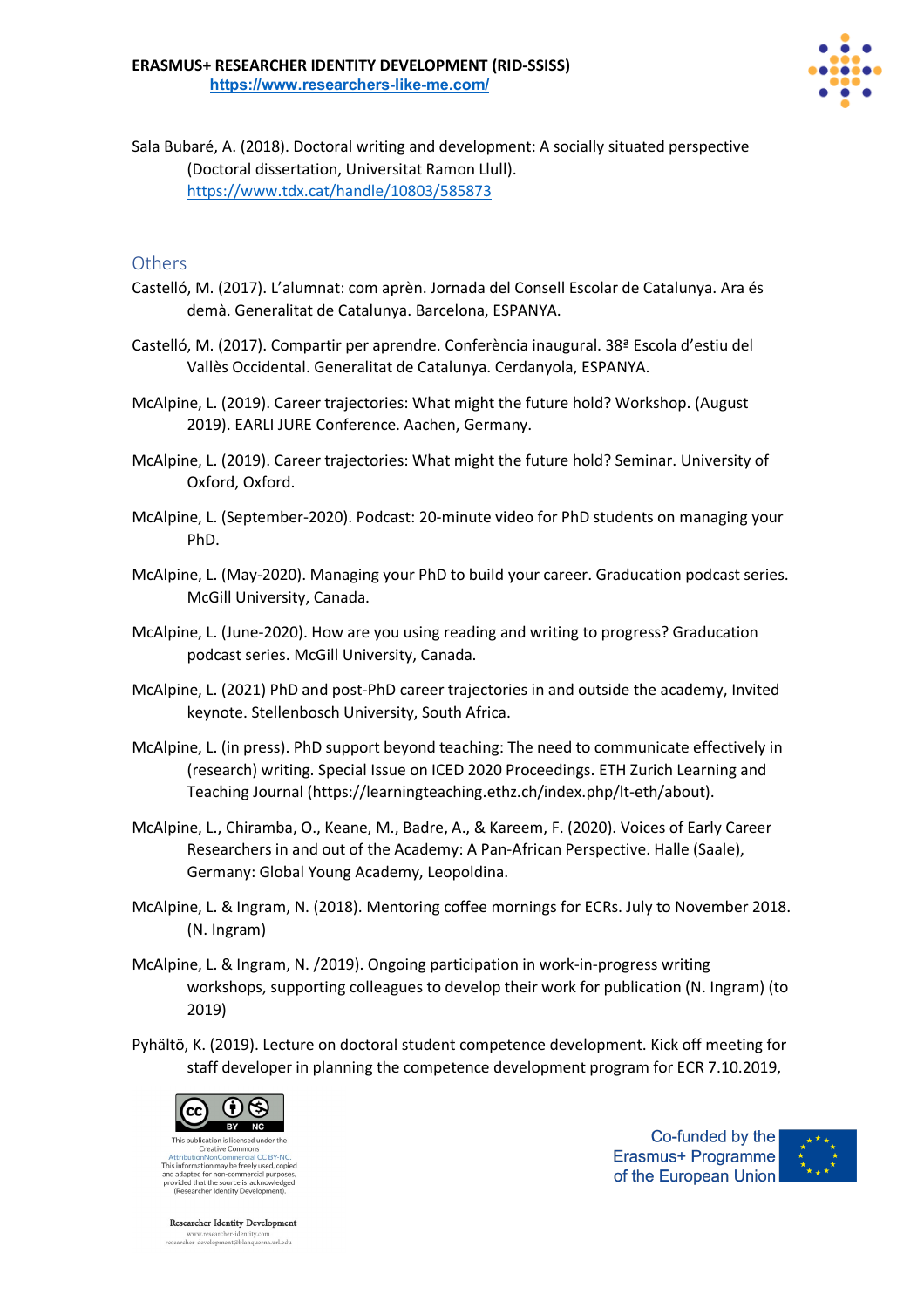

Sala-Bubaré, A. (2018). Guide to use the Network Plot in ECRs education

Sala-Bubaré, A. (2018). Guide to use the Journey Plot in ECRs education

- Skakni, I. (2020, October). "Un doctorat… à quoi bon ?"[Doing a PhD… What's the point]? Lausanne, Switzerland: University of Applied Sciences and Arts, Western Switzerland.
- Skakni, I. & Berthiaume, D. (2019, December). Enrichir son expérience à titre d'encadrant-Atelier d'échange de pratique. [Enrich your experience as a thesis supervisor. A practices exchange workshop]. Lausanne, Switzerland: Applied University of Sciences and Arts, Western Switzerland.
- Skakni, I. & Inouye, K. (2018, June/2019, April). Why am I doing a PhD? Impact of motivations, expectations and feedback on doctoral journeys. Barcelona, Spain: Universitat Ramon Llull.
- Skakni, I. & Inouye, K. "The Doctoral Journey" (Workshop). June 19, 2018, Universitat Ramon Llull, Barcelona, Spain; March 25, 2019 Universitat Ramon Llull, Barcelona, Spain; Oct. 23, 2019, University of Helsinki, Helsinki, Finland.
- Skakni, I. & Inouye, K. (2019, October). Why am I doing a PhD? Impact of motivations, expectations and feedback on doctoral journeys. Helsinki, Finland: University of Helsinki.
- Skakni, I., Masdonati, J. & Maggiori, C. (in press). Career competencies amongst early career researchers: A response to contemporary uncertain work contexts? ETH Zurich Learning and Teaching Journal.

# IO6: Resisting Inequitable policies and practices.

### Scientific papers

- Bowers-Brown, T., Ingram, N., & Burke, C. (2019). Higher education and aspiration. International Studies in Sociology of Education, 28 (3-4), 207-214. http://doi.org/10.1080/09620214.2019.1641307
- Cornér, S., Pyhältö, K., Peltonen, J., & Löfgren, E. (Submitted). Interest in doctoral studies in relation to experiences of burnout and drop-out intentions - a cross-cultural comparison of doctoral student profiles.
- Castelló, M., Pardo, M., Sala-Bubaré, A., & Suñe-Soler, N. (2017). Why do students consider dropping out of doctoral degrees? Institutional and personal factors. Higher Education, 74 (6), 1055-1068. https://doi.org/10.1007/s10734-016-0106-9



Creative Commons This information may be freely used, copied and adapted for non-commercial purpose<br>provided that the source is acknowledge<br>(Researcher Identity Development).

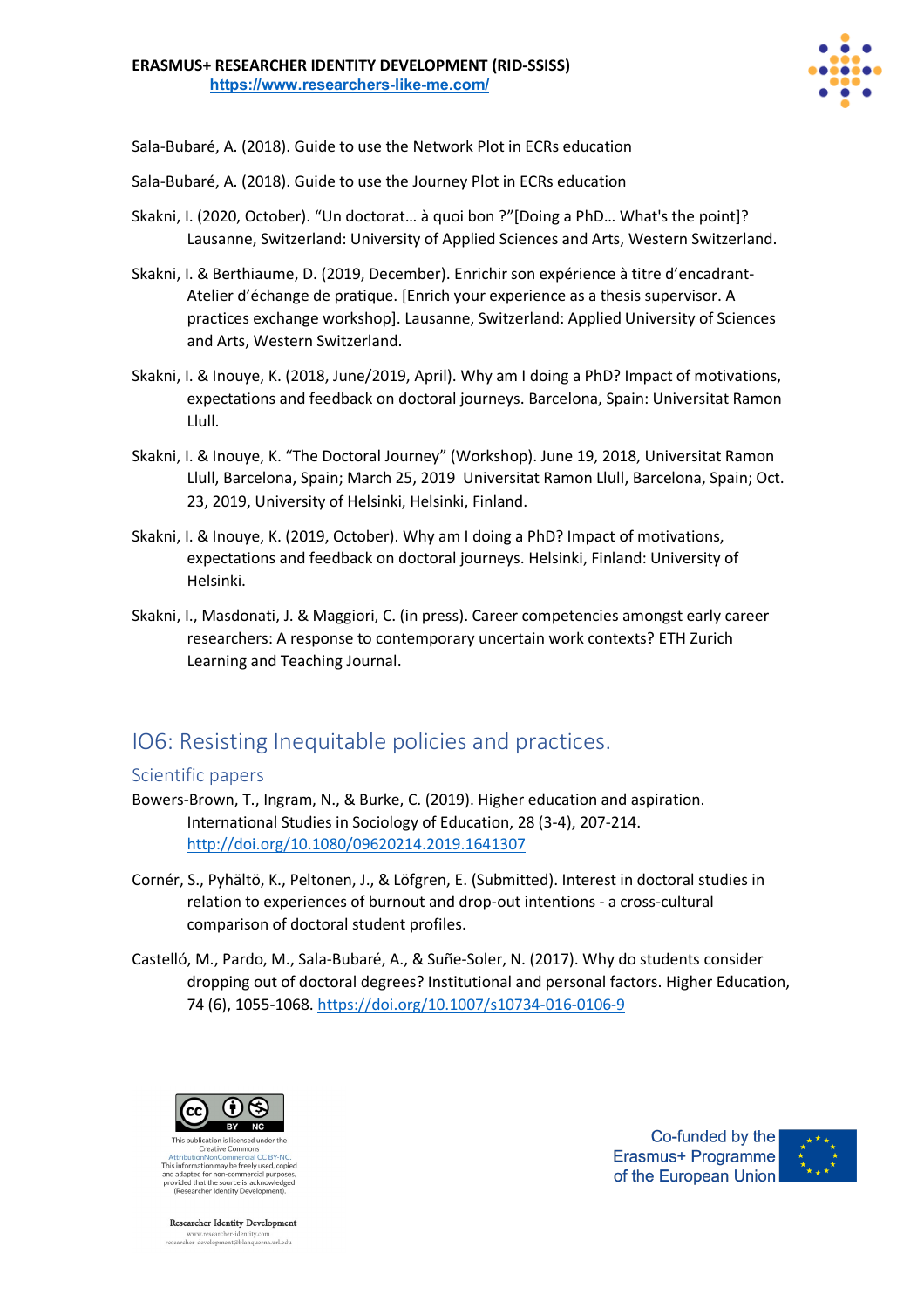

Ingram, N., & Allen, K. (2019). 'Talent-spotting' or 'social magic'? Inequality, cultural sorting and constructions of the ideal graduate in elite professions. The Sociological Review, 67(3), 723-740. http://doi.org/10.1177/0038026118790949

### Books

- Bathmaker, A. M., Ingram, N., Abrahams, J., Hoare, A., Waller, R., & Bradley, H. (2016). Higher education, social class and social mobility: The degree generation. Springer.
- Ingram, N. (2017). "I'm not just one type of person": aspirational working-class Belfast boys and complex embodied performances of educationally successful masculinities. In G. Stahl, J. Nelson, & D. Wallace (eds.). Masculinity and aspiration in an era of neoliberal education. Routledge, London.
- Ingram, N. (2018). Working-Class Boys and Educational Success: Teenage Identities, Masculinities and Urban Schooling. Palgrave Macmillan, London. https://doi.org/10.1057/978-1-137-40159-5
- Ingram, N., Abrahams, J., & Bathmaker, A. (2018). When class trumps university status:narratives of Zoe and Francesca from the Paired Peers project. In P. J. Burke, A. Hayton, & J. Stevenson (eds.). Evaluating Equity and Widening Participation in Higher Education. Trentham Books.
- Tarabini, A., & Ingram, N. (Eds.). (2018). Educational choices, transitions and aspirations in Europe: Systemic, institutional and subjective challenges. Routledge.
- The Res-Sisters (2017). 'I'm an Early Career Feminist Academic: Get Me Out of Here?' Encountering and Resisting the Neoliberal Academy. In R. Thwaites, & A. Pressland (eds.). Being an Early Career Feminist Academic. Palgrave Macmillan, London. https://doi.org/10.1057/978-1-137-54325-7\_14
- Waller, R., Ingram, N., & Ward, M. R. (Eds.). (2017). Higher education and social inequalities: University admissions, experiences, and outcomes. Routledge.

#### **Others**

- Cornér, S., Pyhältö, K., Bengtsen, S & Peltonen, J. (2018). Paper presentation. Similar or different? Comparison on researcher community and supervisory support experiences among Finnish and Danish Social Sciences and Humanities PhD. Students. JustEd 2018 – "Promoting Justice Through Education". International research conference, 22– 23.5.2018, Helsinki, Finland.
- Ingram, N. & McAlpine, L. (2018). Workshop: Resisting inequitable policies and practices. June 2018.



This information may be freely used, copied and adapted for non-commercial purpose<br>provided that the source is acknowledge<br>(Researcher Identity Development).

**Researcher Identity Development** www.researcher-identity.com<br>researcher-development@blanquerna.url.edu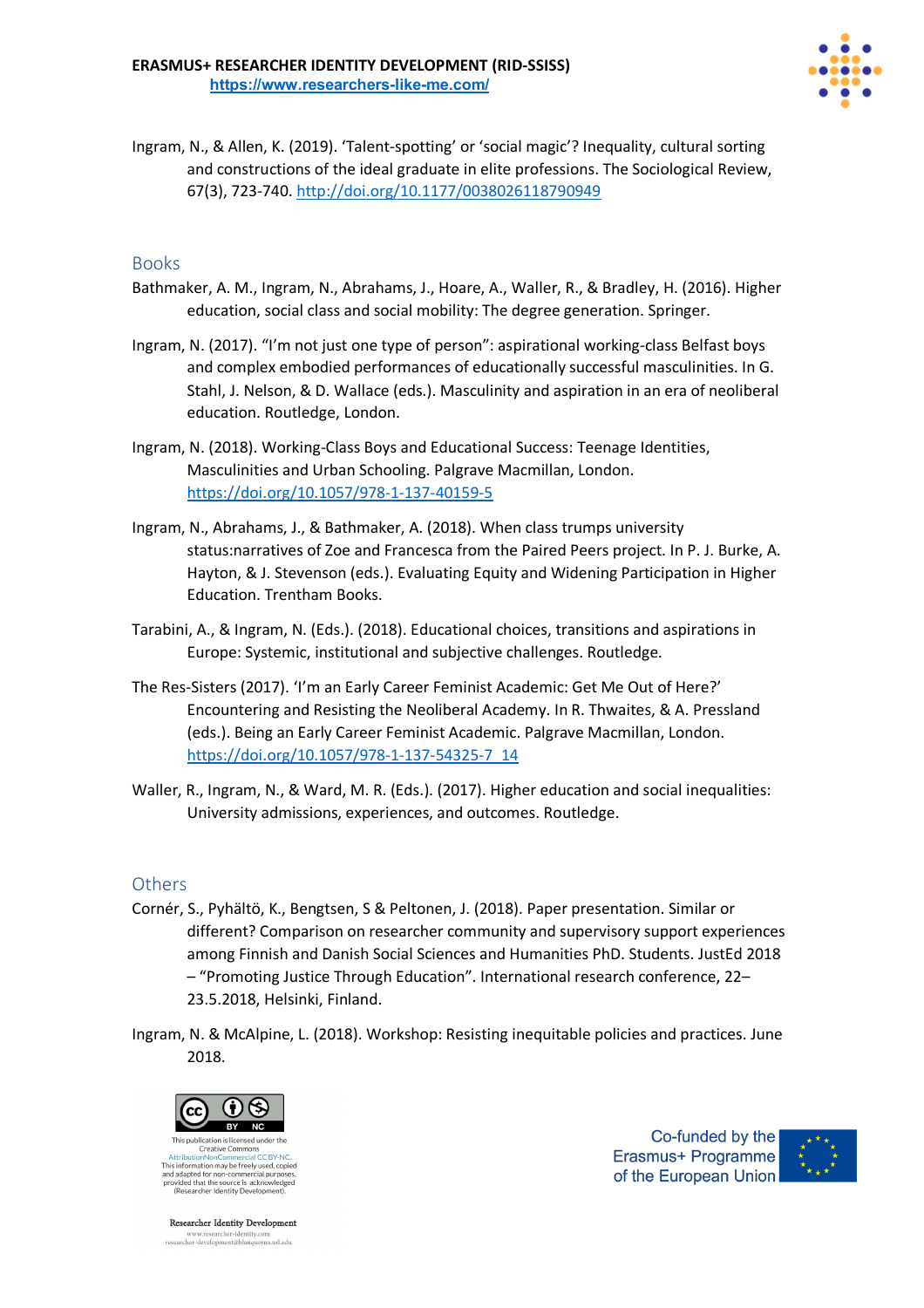

Ingram, N. & McAlpine, L. (2018). Workshop: Desperately seeking careers: The plight of many PhD graduates.

Inouye, K., Ingram, N., & McAlpine, L. (2020). https://iwantjustice.squarespace.com

### IO7: Research balance

### Scientific papers

- Castelló, M., McAlpine, L. & Pyhältö, K. (2017). Spanish and UK post-PhD researchers: Writing perceptions, well-being and productivity. Journal of Higher Education Research & Development, 1-15. http://dx.doi.org/10.1080/07294360.2017.1296412
- Castelló, M., Pardo, M., Sala-Bubaré, A., & Suñe-Soler, N. (2017). Why do students consider dropping out of doctoral degrees? Institutional and personal factors. Higher Education, 74 (6), 1055-1068. https://doi.org/10.1007/s10734-016-0106-9
- Cornér, S., Pyhältö, K., Peltonen, J., & Löfgren, E. (Submitted). Interest in doctoral studies in relation to experiences of burnout and drop-out intentions - a cross-cultural comparison of doctoral student profiles.
- Gallego, L; Castelló, M; Badia, A. (2016). Faculty feelings as writers: Relationship with writing genres, perceived competences, and values associated to writing. Higher Education: The International Journal of Higher Education Research, 71(5), 719-734. https://doi.org/10.1007/s10734-015-9933-3
- Lonka, K., Ketonen, E., Vekkaila, J., Lara, M. C., & Pyhältö, K. (2019). Doctoral students' writing profiles and their relations to well-being and perceptions of the academic environment. Higher Education, 77(4), 587-602. https://doi.org/10.1007/s10734-018- 0290-x
- McAlpine, L., Skakni, I., & Pyhältö, K. (2020). PhD experience (and progress) is more than work: Life-work relations and reducing exhaustion. Studies in Higher Education. 1-15. http://doi.org/10.1080/03075079.2020.1744128
- Skakni, I., & McAlpine, L. (2017). Post-PhD researchers' experiences: an emotionally rocky road. Studies in Graduate and Postdoctoral Education, 8, 205-219. http://doi.org/10.1108/SGPE-D-17-00026
- Sverdlik, A., Hall, N. C., & McAlpine, L. (2020). PhD Imposter Syndrome: Exploring Antecedents, Consequences, and Implications for Doctoral Well-Being. International Journal of Doctoral Studies, 15, 737-758. https://doi.org/10.28945/4670



This information may be freely used, copied and adapted for non-commercial purpose<br>provided that the source is acknowledge<br>(Researcher Identity Development).

**Researcher Identity Development** www.researcher-identity.com<br>researcher-development@blanquerna.url.edu

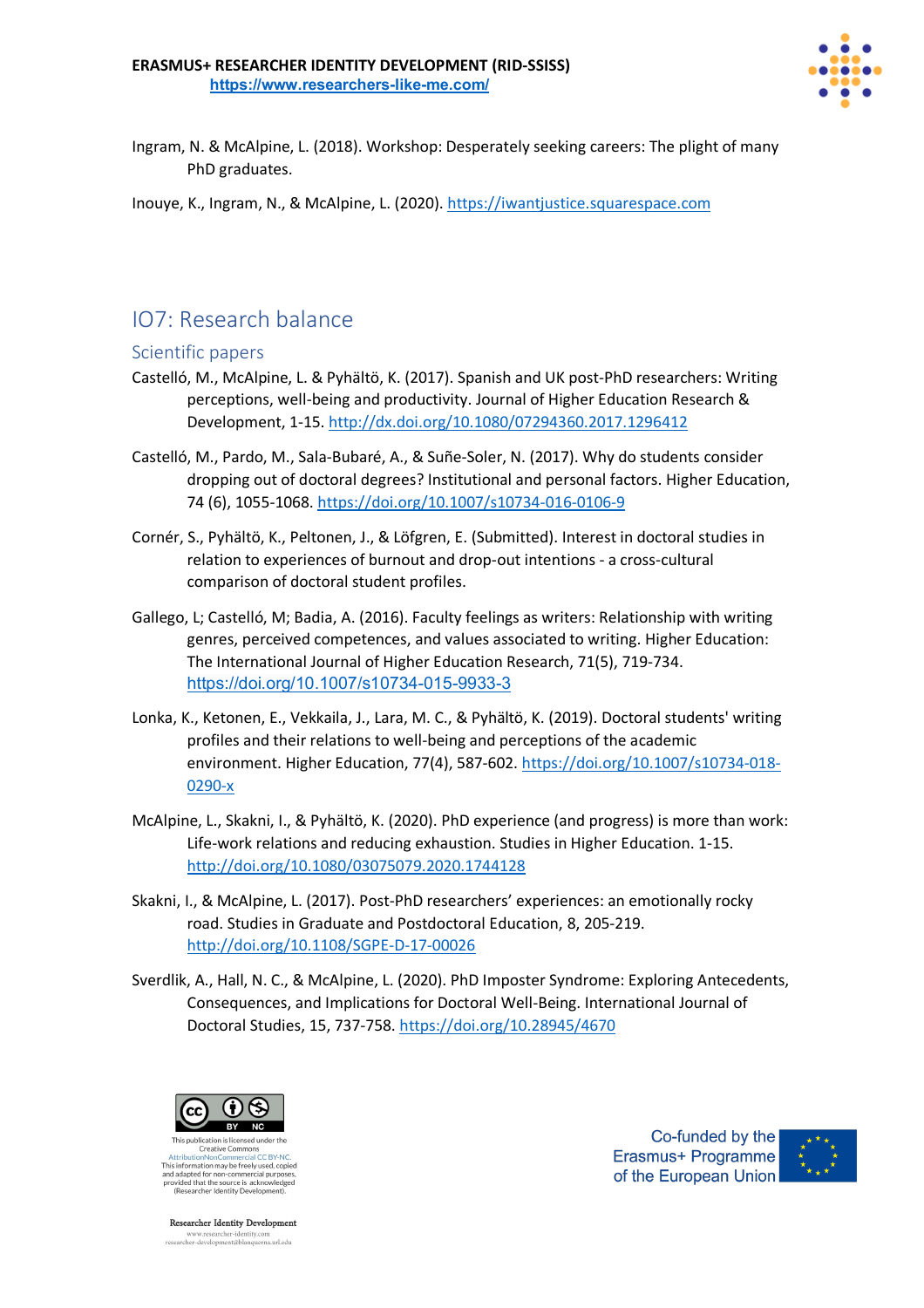

- Vekkaila, J., Virtanen, V., Taina, J., & Pyhalto, K. (2018). The function of social support in engaging and disengaging experiences among post PhD researchers in STEM disciplines. Studies in Higher Education, 43(8), 1439-1453. https://doi.org/10.1080/03075079.2016.1259307
- Weise, C., Aguayo–González, M. & Castelló, M. (2020). Significant events and the role of emotion along doctoral researcher personal trajectories. Educational Research. http://doi.org/10.1080/00131881.2020.1794924

González-Ocampo, G. & Castelló, M. (2017). The doctoral supervisor journey: experiences and feelings. 17th Biennial European Association for Learning and Instruction (EARLI). Tampere, Finlandia.

### **Others**

- Cornér, S., & Pyhältö, K. (2019). "Early Career Researcher wellbeing" Workshop on the ERASMUS seminar "Seminar for Early Career Researchers and Doctoral Supervisors", 23.10.2019 Helsinki, Finland.
- Pyhältö, K. (2019). Charing Panel Discussion on doctoral student well-being. National Doctoral Education Day (Biomedicum, sali 3) 9.10, 2019 15.00-16.00

### IO8: Research supervision and suport.

### Scientific papers

- Cornér, S., Pyhältö, K., & Löfström, E. (2019). Supervisors' Perceptions of Primary Resources and Challenges of the Doctoral Journey. *International Journal of Teaching and Learning in Higher Education, 31*(3), 365–377. http://www.isetl.org/ijtlhe/pdf/IJTLHE3411.pdf
- Corner, S., Pyhältö, K., Peltonen, J., & Bengtsen, S. S. E. (2018). Similar or different? Researcher Community and Supervisory Support Experiences among Danish and Finnish Social Sciences and Humanities PhD Students. Studies in Graduate and Postgraduate Education, 9(2), 274-295. https://doi.org/10.1108/SGPE-D-18-00003
- González-Ocampo, G., & Castelló, M. (2019). How do doctoral students experience supervision?. *Studies in Continuing Education*, *41*(3), 293-307.
- González-Ocampo, G., & Castelló, M. (2018). Writing in doctoral programs: Examining supervisors' perspectives. *Higher Education*, *76*(3), 387-401.



Creative Commons This information may be freely used, copied and adapted for non-commercial purpose<br>provided that the source is acknowledge<br>(Researcher Identity Development).

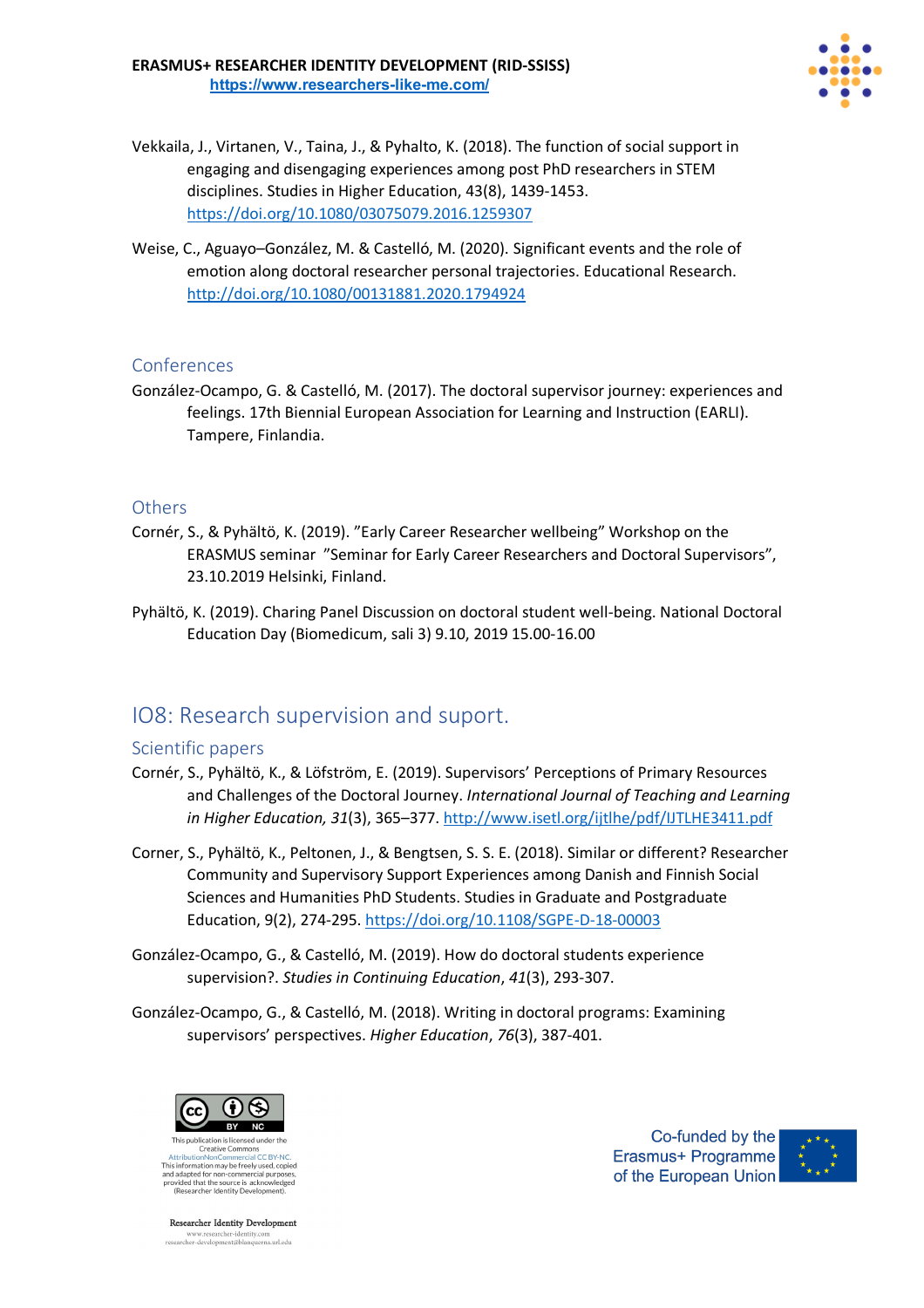

- González-Ocampo, G., & Castelló, M. (2019). Supervisors were first students: Analysing supervisors' perceptions as doctoral students versus doctoral supervisors. *Innovations in education and teaching international*, 56 (6), 711-725
- Löfström, E. & Pyhältö, K. (2019). What are ethics in doctoral supervision, and how do they matter? Doctoral students' perspective. Scandinavian Journal of Educational Research. http://doi.org/10.1080/00313831.2019.1595711
- Lohktina, I., Löfström, E., Cornér, S., & Castelló, M. (2020). In pursuit of sustainable coauthorship practices in doctoral supervision: Addressing the challenges of writing, authorial identity and integrity. Innovations in Education and Teaching International. http://doi.org/10.1080/14703297.2020.1799839
- Pyhältö, K., McAlpine, L., Peltonen, J., & Castello, M. (2017). How does social support contribute to engaging post-PhD experience?. European Journal of Higher Education, 1-15. http://dx.doi.org/10.1080/21568235.2017.1348239
- Sala-Bubaré, A., & Castelló, M. (2017). Exploring the relationship between doctoral students' experiences and research community positioning. Studies in Continuing Education, 39(1), 16-34. https://doi.org/10.1080/0158037X.2016.1216832
- Sorenson, S., & McAlpine, L. (under review). How and why do we change our PhD supervisory practices over time? Individual supervision within nested contexts. Studies in Higher Education.
- Vekkaila, J., Virtanen, V., Taina, J., & Pyhalto, K. (2018). The function of social support in engaging and disengaging experiences among post PhD researchers in STEM disciplines. Studies in Higher Education, 43(8), 1439-1453. https://doi.org/10.1080/03075079.2016.1259307
- Yousoubova, L., & McAlpine, L. (in press). Developing as a post-PhD researcher: Agency and feedback in construction of grant funding success. Infancia y Aprendizaje.

- Castelló, M., Petric, B., & Donahue, C. (2018). Thesis supervision and students' academic literacy practices: Insights from qualitative research. Symposium. 16th EARLI Sig-Writing Conference
- Cornér, S., Pyhältö, K., Bengtsen, S & Peltonen, J. (2017). Paper presentation. Similar or different? Comparison on researcher community and supervisory support experiences among Finnish and Danish Social Sciences and Humanities PhD. Students. EARLI conferens "Education in the crossroads of economy and politics – Role of research in the advancement of public good 29.8–2.9.2017, Tampere, Finland.



Creative Commons This information may be freely used, copied and adapted for non-commercial purpose<br>provided that the source is acknowledge<br>(Researcher Identity Development).

**Researcher Identity Development** www.researcher-identity.com<br>researcher-development@blanquerna.url.edu

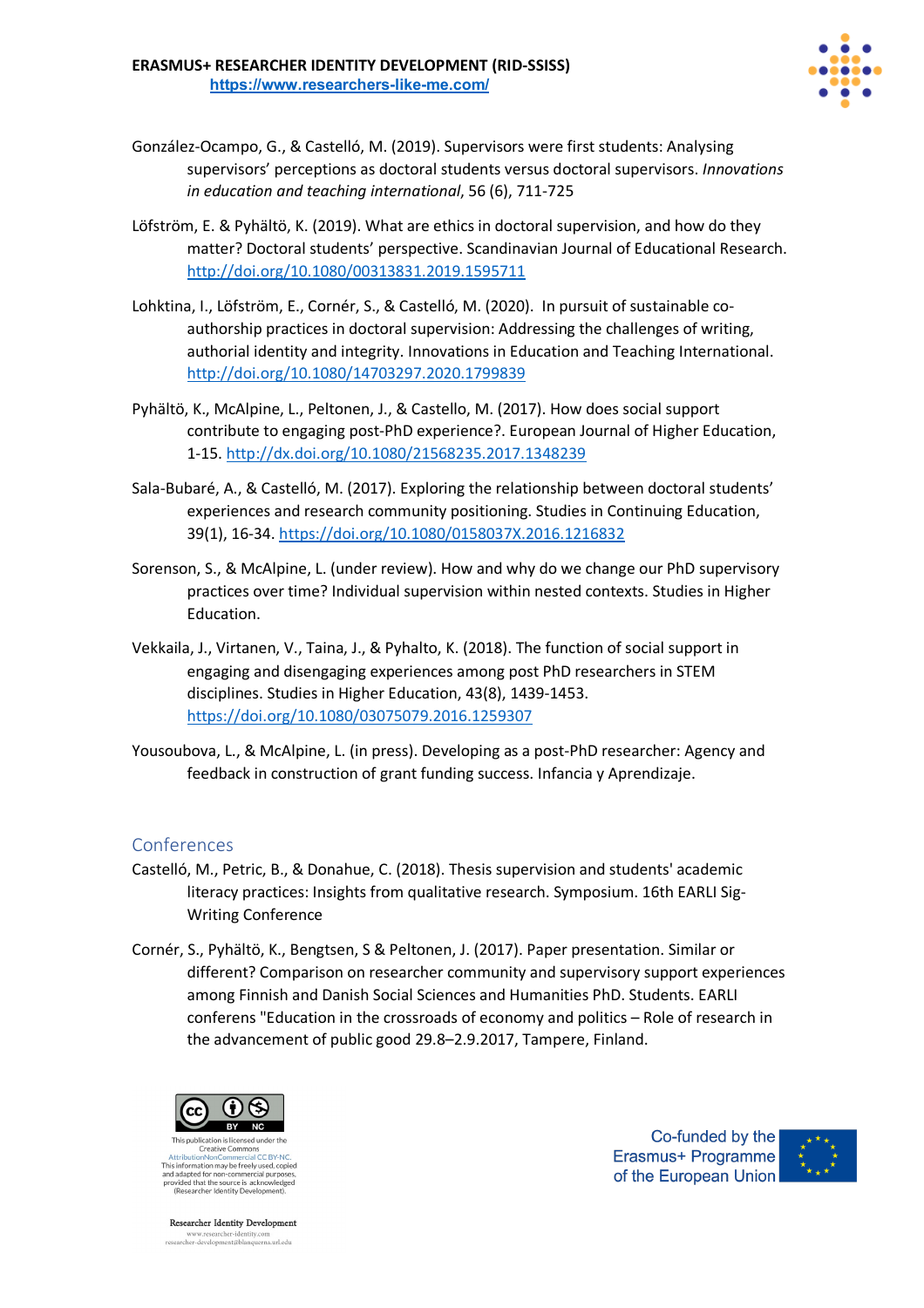

- González-Ocampo, G. & Castelló, M. (2017). The doctoral supervisor journey: experiences and feelings. 17th Biennial European Association for Learning and Instruction (EARLI). Tampere, Finlandia.
- Pyhältö, K., Peltonen, J., McAlpine, L., Löfström, E., & Castelló, M. (2019). Comparing European country experiences on researcher community and supervisory support and burnout. AERA 2019 Annual Meeting, 5.-9.2019, Toronto, Canada.
- Suñé-Soler, N., Monereo, C. & Castelló, M. (2017). Doctoral Support Networks: Characteristics and relationships with research conditions. Ponencia. Earli-Jure; Tampere-Finlandia

#### Books

- Bizer, E., Frick, L., Fourie-Malherbe, M., & Pyhältö, K. (Eds.) (2018). Spaces, journeys and new horizons for postgraduate supervision. (Studies into Higher Education; Nro 5). Stellenbosch: Sun Press. https://doi.org/10.18820/9781928357810
- Cornér, S. (2020). "The Socially Embedded Support System in Doctoral Education" . Doctoral Dissertation. University of Helsinki, Faculty of Educational Sciences, Helsinki Studies in Education, report 69. https://helda.helsinki.fi/handle/10138/311664?localeattribute=en
- González-Ocampo, G., & Badia, M. C. (2019). Research on doctoral supervision: What we have learnt in the last 10 years. In *Traversing the Doctorate* (pp. 117-141). Palgrave Macmillan, Cham.
- Pyhältö, K. (2018). Function of supervisory and researcher community support in PhD and post- PhD trajectories. teoksessa E. Bizer, L. Frick, M. Fourie-Malherbe, & K. Pyhältö (Eds.), Spaces, journeys and new horizons for postgraduate supervision (Sivut 205- 222). (Studies into Higher Education; Nro 5). Stellenbosch: Sun Press.

#### **Others**

- Castelló, M. (2017). Writing research supervision. Seminar for Early Career Researchers and Supervisors
- Castelló, M. (2017). La supervisión de la tesis doctoral. Cómo prevenir y encarar problemas. DES. Programa de Formacó docent i investigadora. UAB
- Castelló, M. (2017). La supervisió de la tesi doctoral. Com prevenir i encarar problemes i incidents. DES. Programa de Formacó docent i investigadora. UAB.
- Castelló, M. (2018). La dirección de tesis de grado y de postgrado: competencias, retos y peligros. Dirección de Postgrados. Universidad Católica de Concepción.
- Castelló, M. (2018). La supervisió de la tesi doctoral. Com prevenir i encarar problemes i incidents. DES. Programa de Formacó docent i investigadora. UAB.



**Researcher Identity Development** www.researcher-identity.com<br>researcher-development@blanquerna.url.edu

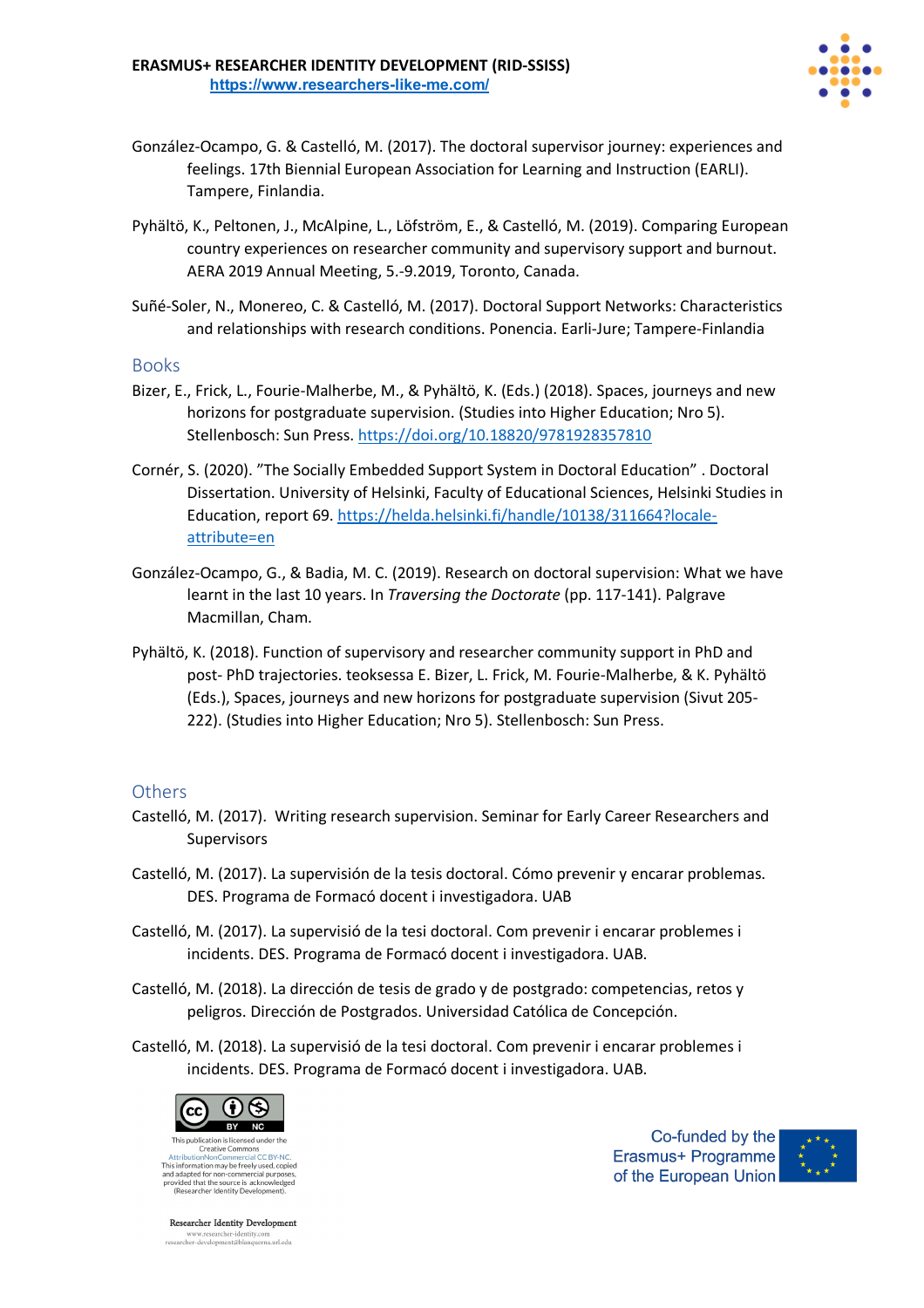

- Castelló, M. (2018). Supervisar doctorandos en el contexto actual. Retos y oportunidades. Formación supervisores. Escuela de doctorado. Universidad de Nebrija
- Castelló, M. (2018). La supervisió de la tesi doctoral. Pla general de recerca i Doctorat. FPCEE. URL
- Castelló, M. (2018). Supervisar doctorandos en el contexto actual. Retos y oportunidades. Escuela de doctorado. Plan de formación. Universidad de Nebrija. Escuela de doctorado. Plan de formación. Universidad de Nebrija
- Löfström, E. (2019). Ethics in doctoral supervision What is it and how does it matter? Symposium on Doctoral Supervision. ETH Zürich, 24.-25.1. 2019.
- Löfström, E. (2019). The Ethics of Doctoral Supervision. Expectation management in doctoral education. University of Akureyri, Iceland, 8.4.2019.
- Löfström, E., & Pyhältö, K. (2018). Learning Material: Tutkimusetiikkaa opitaan väitöskirjaohjauksessa. teoksessa Vastuullinen tiede: Tutkimusetiikka ja tiedeviestintä Suomessa Helsinki: Tutkimuseettinen neuvottelukunta ja Tiedonjulkistamisen neuvottelukunta.
- McAlpine, L. (2019). PhD supervision: Questions I have asked myself or should have asked myself … Seminar. Central European University, Budapest.
- McAlpine, L. (2019). Continuing the conversation: A collective view of supervision (2). Seminar. Central European University, Budapest.
- McAlpine, L. (2019). Workshop: Supervision conversations.
- McAlpine, L. (2019). PhD supervision: Questions I have asked myself or should have asked myself … Workshop. Lancaster University, UK.
- Pyhältö (2018). Organizing two FinED -preconference http://www.fined.fi/en/annualseminar/events 2017; 2019 for early career researchers; integrating activities, such as post-doctoral researcher seminar, intended for the ECRs, in Annual Conference for Educational Scientists 2018 https://events.uta.fi/feraconference2018/ ; 2019 http://www.uef.fi/en/web/kt-paivat2019/home
- Pyhältö, K. (2019). Tiedeyhteisön merkitys tohtorikoulutettavalle. Tieteessä tapahtuu
- Pyhältö, K. (2019). Lunch Seminar for doctoral supervisors. What matters in doctoral supervision? How research on Doctoral Supervision can inform Supervisory Practice, University of Uppsala 6.11.2019, from 9 to 12.
- Pyhältö, K. (2019). Supervisory workshop: What matter in doctoral supervision? How research on doctoral supervision can inform supervisory practice HYMY doctoral school 22.5.2019 09.15-11.30, University of Helsinki.



This information may be freely used, copied and adapted for non-commercial purposes,<br>provided that the source is acknowledged<br>(Researcher Identity Development).

**Researcher Identity Development** www.researcher-identity.com<br>researcher-development@blanquerna.url.edu

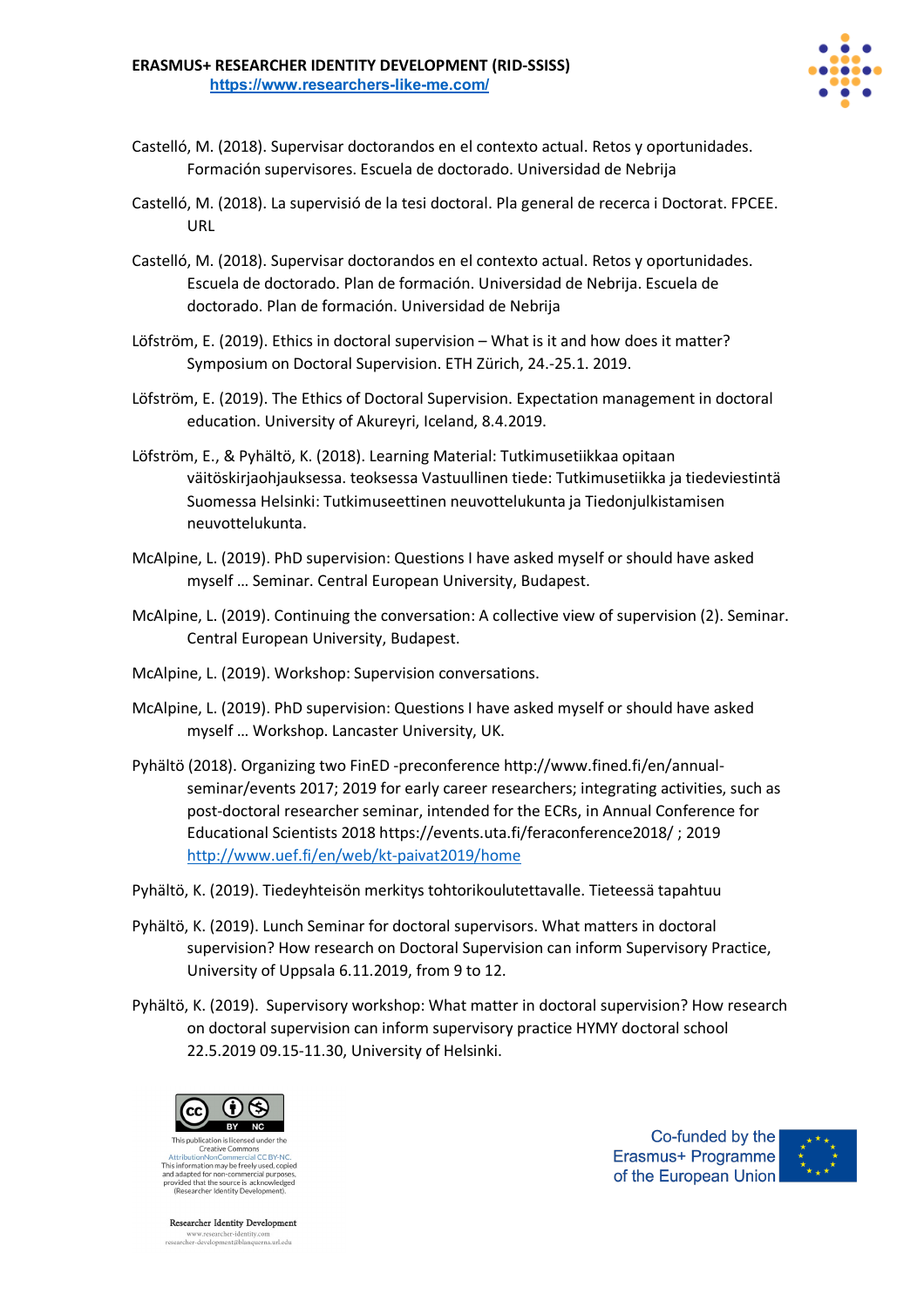

- Pyhältö, K. (2019). Seminar for doctoral program leaders and developers Function of researcher communities in the doctoral journey. How to build and sustain researcher networks, University of Uppsala 6.11.2019, from 14 to 16.
- Pyhältö, K. (2019). Supervisory workshop: Mitä väliä tiedeyhteisöllä on tohtorikoulutettavalle? HYMY doctoral school 30.10.2019, 9.15-11.30, University of Helsinki

Sala-Bubaré, A. (2018). Guide to use the Network Plot in ECRs education

# IO9: Writing and publishing

### Scientific papers

- Bautista, A., & Castelló, M. (2017). Fostering the professional development of junior authors and reviewers in scientific journals/Contribuyendo al desarrollo profesional de autores y revisores noveles en revistas científicas. Infancia y Aprendizaje, 40(3), 383-406. https://doi.org/10.1080/02103702.2017.1357250
- Castelló, M., McAlpine, L. & Pyhältö, K. (2017). Spanish and UK post-PhD researchers: Writing perceptions, well-being and productivity. Journal of Higher Education Research & Development, 1-15. http://dx.doi.org/10.1080/07294360.2017.1296412
- Castelló, M., Sala-Bubaré, A., & Bautista, A. (2017). Being a researcher is not only a matter of publishing: learning to review scientific articles. Infancia y Aprendizaje, 40(3), 599-656. https://doi.org/10.1080/02103702.2017.1357251
- Corcelles, M.; Cano, M.; Castelló, M. & Mayoral, M. (2017). Enseñar a escribir un artículo científico mediante la revisión colaborativa: percepciones de los estudiantes. Revista Signos, 50 (95). 337-360. https://scielo.conicyt.cl/scielo.php?script=sci\_abstract&pid=S0718- 09342017000300337&lng=es&nrm=iso
- Gallego, L; Castelló, M; Badia, A. (2016). Faculty feelings as writers: Relationship with writing genres, perceived competences, and values associated to writing. Higher Education: The International Journal of Higher Education Research, 71(5), 719-734. https://doi.org/10.1007/s10734-015-9933-3
- Gallego, L., Castelló, M., & Badia, A. (2017). Faculty identity through spheres of teaching and research activity and associated genres. Higher Education Research & Development. 36(5), 962-974. https://doi.org/10.1080/07294360.2016.1263828
- González-Ocampo, G., & Castelló, M. (2018). Writing in doctoral programs: Examining supervisors' perspectives. *Higher Education*, *76*(3), 387-401.



Creative Commons This information may be freely used, copied and adapted for non-commercial purpose<br>provided that the source is acknowledge<br>(Researcher Identity Development).

**Researcher Identity Development** www.researcher-identity.com<br>researcher-development@blanquerna.url.edu

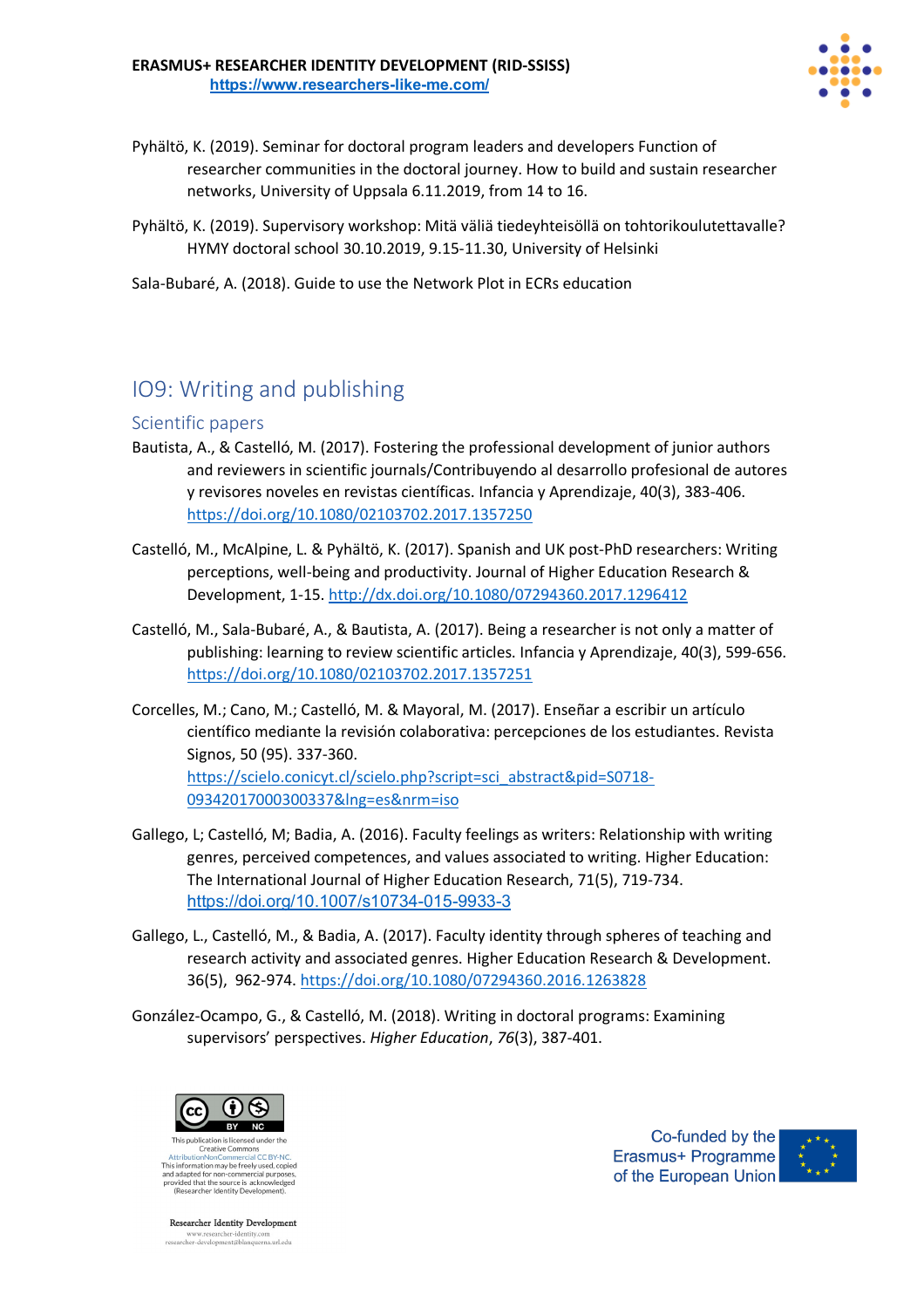

- Inouye, K., & McAlpine, L. (under review). Developing Researcher Identity: A Review of the Literature on Doctoral Writing and Feedback. International Journal of Doctoral Studies.
- Lohktina, I., Löfström, E., Cornér, S., & Castelló, M. (2020). In pursuit of sustainable coauthorship practices in doctoral supervision: Addressing the challenges of writing, authorial identity and integrity. Innovations in Education and Teaching International. http://doi.org/10.1080/14703297.2020.1799839
- Lonka, K., Ketonen, E., Vekkaila, J., Lara, M. C., & Pyhältö, K. (2019). Doctoral students' writing profiles and their relations to well-being and perceptions of the academic environment. Higher Education, 77(4), 587-602. https://doi.org/10.1007/s10734-018- 0290-x
- Martínez-Fernández, J.R.; Corcelles, M.; Bañales, G.; Castelló, M. & Gutiérrez Braojos, C. (2016). Exploring conceptions about writing and learning: undergraduates´ patterns of beliefs and the quality of academic writing. Electronic Journal of Research in Educational Psychology, 14(1), 107-130. https://doi.org/10.14204/ejrep.38.15045
- Pardo, M. & Castelló, M. (2016). Teaching writing for learning in the university: a proposal based on collaborative review / Enseñar a escribir para aprender en la universidad: una propuesta basada en la revisión colaborativa. Infancia y Aprendizaje, 39(3), 574-589. https://www.tandfonline.com/doi/full/10.1080/02103702.2016.1196914
- Sala-Bubaré, A., & Castelló, M. (2018). Writing regulation processes in higher education: a review of two decades of empirical research. Reading and Writing, 31(4), 757-777. https://doi.org/10.1007/s11145-017-9808-3
- Sala-Bubaré, A., Peltonen, J., Pyhältö, K., & Castelló, M. (2018). Doctoral candidates' research writing perceptions profiles: A cross-national study. International Journal of Doctoral Studies, 13, 327-345. https://doi.org/10.28945/4103

- Castelló, M. & Lindgren, E. (2017). Science with and for societies in Horizon 2020: What are the implications for writing research? 17th Biennial European Association for Learning and Instruction (EARLI). Education in the crossroads of economy and politics. Role of research in the advancement of public good. Tampere, Finlandia.
- Castelló, M., & McAlpine, L. (2018). Examining 'research' genres: Developing paths to success. 16th EARLI Sig-Writing Conference. Antwerp
- Castelló, M., & Petric, B. (2018). Exploring dissertation/thesis writing from the students' perspective: The 'what', the 'how', and the 'why. Symposium. The Literacy Summit.



This information may be freely used, copied and adapted for non-commercial purpose<br>provided that the source is acknowledge<br>(Researcher Identity Development).

**Researcher Identity Development** www.researcher-identity.com<br>researcher-development@blanquerna.url.edu

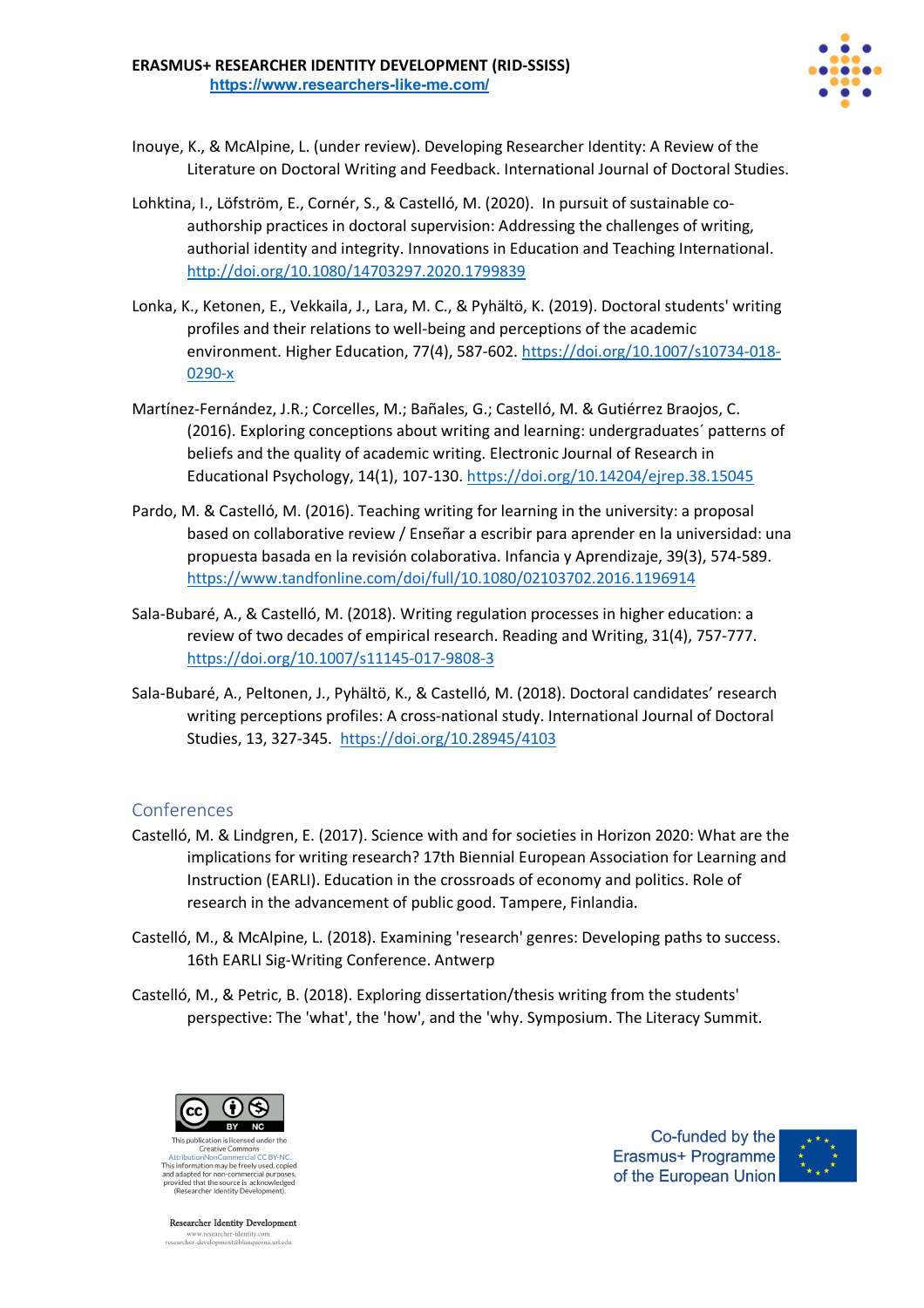

- Castelló, M., Petric, B., & Donahue, C. (2018). Thesis supervision and students' academic literacy practices: Insights from qualitative research. Symposium. 16th EARLI Sig-Writing Conference
- Castelló, M., Sala-Bubaré, A., Suñé-Soler, N., & Pardo, M. (2017). Post-PhD researchers' writer identity development: Relationship between conceptions and experiences. 17th Biennial EARLI Conference for Research on Learning and Instruction. TAMPERE (FINLÀNDIA), Agost 2017.
- McAlpine, L. (2020). Success? Learning to navigate the grant funding genre system. Journal of Research Administration. LI, 1. https://www.srainternational.org/blogs/sraijra1/2020/05/05/success-learning-to-navigate-the-grant-funding-gen
- Sala-Bubaré, A. (2018). Peer review. Invited workshop. EARLI SIG REaC meeting: Unpacking and exploring researcher communication: implications for inquiry into ECR experience. Copenhagen (Dinamarca), Setembre 2018.
- Sala-Bubaré, A., & Castelló, M. (2017). Doctoral students' regulation episodes when writing the first scientific article. WRITING RESEARCH ACROSS THE BOARDERS IV. BOGOTÀ (COLÒMBIA), Febrer, 2017.
- Sala-Bubaré, A. & Castelló, M. (2019). "It's Like Having Lots of Bricks": Doctoral Students' Research Perceptions and Writing Development. AERA 2019 Conference. Toronto (Canadà), Abril 2019.
- Sala-Bubaré, A., Castelló, M., Corcelles, M., & Oliva, A. (2018). Making meaning of doctoral students' writing challenges and their impact on conceptions, processes and texts. 1st Literacy Summit. Practice x science x technology. Porto (Portugal), Octubre 2018.
- Sala-Bubaré, A., Castelló, M., Rijlaarsdam, G. (2017). Doctoral students' writing regulation processes. 17th Biennial EARLI Conference for Research on Learning and Instruction. TAMPERE (FINLÀNDIA). Agost, 2017.
- Sala-Bubaré, A., Pardo, M., & Castelló, M. (2018). Post-docs' approaches to writing: Relationship between conceptions, experiences and networks. EARLI SIG Writing 2018 conference. Antwerp (Bèlgica), Agost 2018.
- Sala-Bubaré, A., Castelló, M. & Rijlaarsdam, G. (2021). Doctoral students' writing regulation processes. Journal of Writing Research (forthcoming)

### Books

Sala Bubaré, A. (2018). Doctoral writing and development: A socially situated perspective (Doctoral dissertation, Universitat Ramon Llull). https://www.tdx.cat/handle/10803/585873



Creative Commons This information may be freely used, copied and adapted for non-commercial purpose<br>provided that the source is acknowledge<br>(Researcher Identity Development).

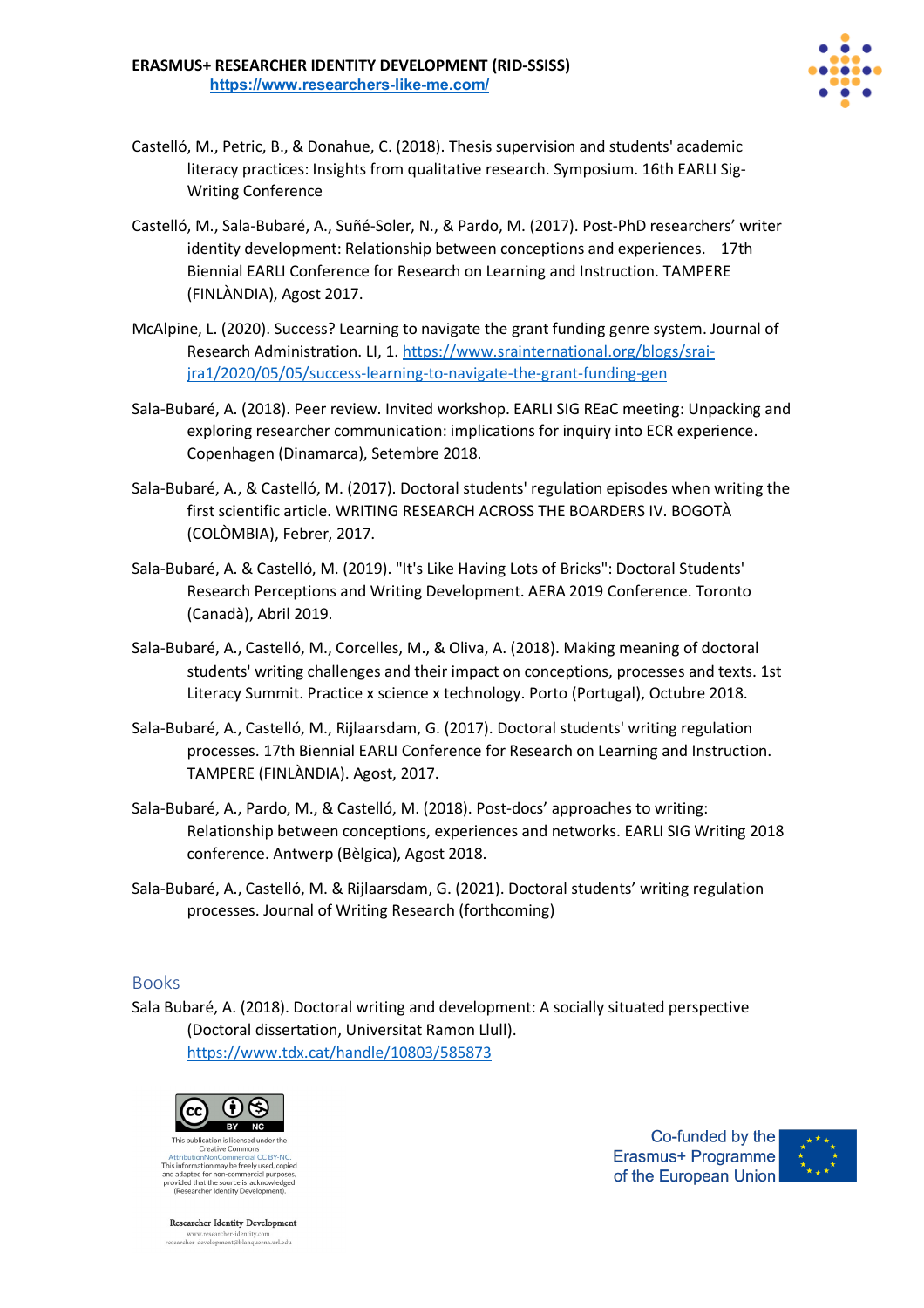

Castelló, M. (2021). Escribir (leer) e investigar: voces en diálogo [Writing (Reading) and Research: voices in dialog]. In Daniella Rodrigues and jane Quintiliano (Comps.). Discursive Practices in Academic Writing: issues under study. PUC: Minas

### **Others**

- Castelló, M. (2016). La supervisió de la tesi doctoral. Com prevenir i encarar problemes i incidents. DES. Programa de Formacó docent i investigadora. UAB.
- Castelló, M. (2016). Taller d'escriptura científica. Formació investigadors Facultat de treball i educació social. FPR. URL-España
- Castelló, M. (2017). Taller d'escriptura científica. Formació investigadors Facultat de treball i educació social. FPR. URL-España
- Castelló, M. (2017). La supervisió de la tesi doctoral. Com prevenir i encarar problemes i incidents. DES. Programa de Formacó docent i investigadora. UAB.
- Castelló, M. (2017). Writing the Master Dissertation through developing authorial voice and authorship. Focus on processes and products. Conferència invitada. MALLL. Erasmus Mundus. London, UK
- Castelló, M. (2017). Estrategias para gestionar y regular el propio aprendizaje: ¿Cuándo, cómo y por qué? Teaching day. ESADE. Barcelona, ESPANYA.
- Castelló, M. (2017). Escriure per aprendre a diferents contextos. Postgrau de formació docent. Elisava, UPF.
- Castelló, M. (2017). La supervisión de la tesis doctoral. Cómo prevenir y encarar problemas. DES. Programa de Formacó docent i investigadora. UAB
- Castelló, M. (2017). How and where to publish? Strategies to prepare and edit a manuscript and criteria toselect the journal to publish a paper. Doctoral program. University of Oulu
- Castelló, M. (2017). Writing research supervision. Seminar for Early Career Researchers and Supervisors
- Castelló, M. (2018). Taller d'escriptura científica. Formació investigadors Facultat de treball i educació social. FPR. URL-España
- Castelló, M. (2018). La voz del autor en la escritura de investigación. Programa de doctorado en lingüística. Universidad Pontificia Católica de Lima
- Castelló, M. (2018). The International Researchers Consortium: workshop at the European Literacy Network's. 1st Literacy Summit 2018.



And adapted for non-commercial purposes,<br>provided that the source is acknowledged<br>(Researcher Identity Development).



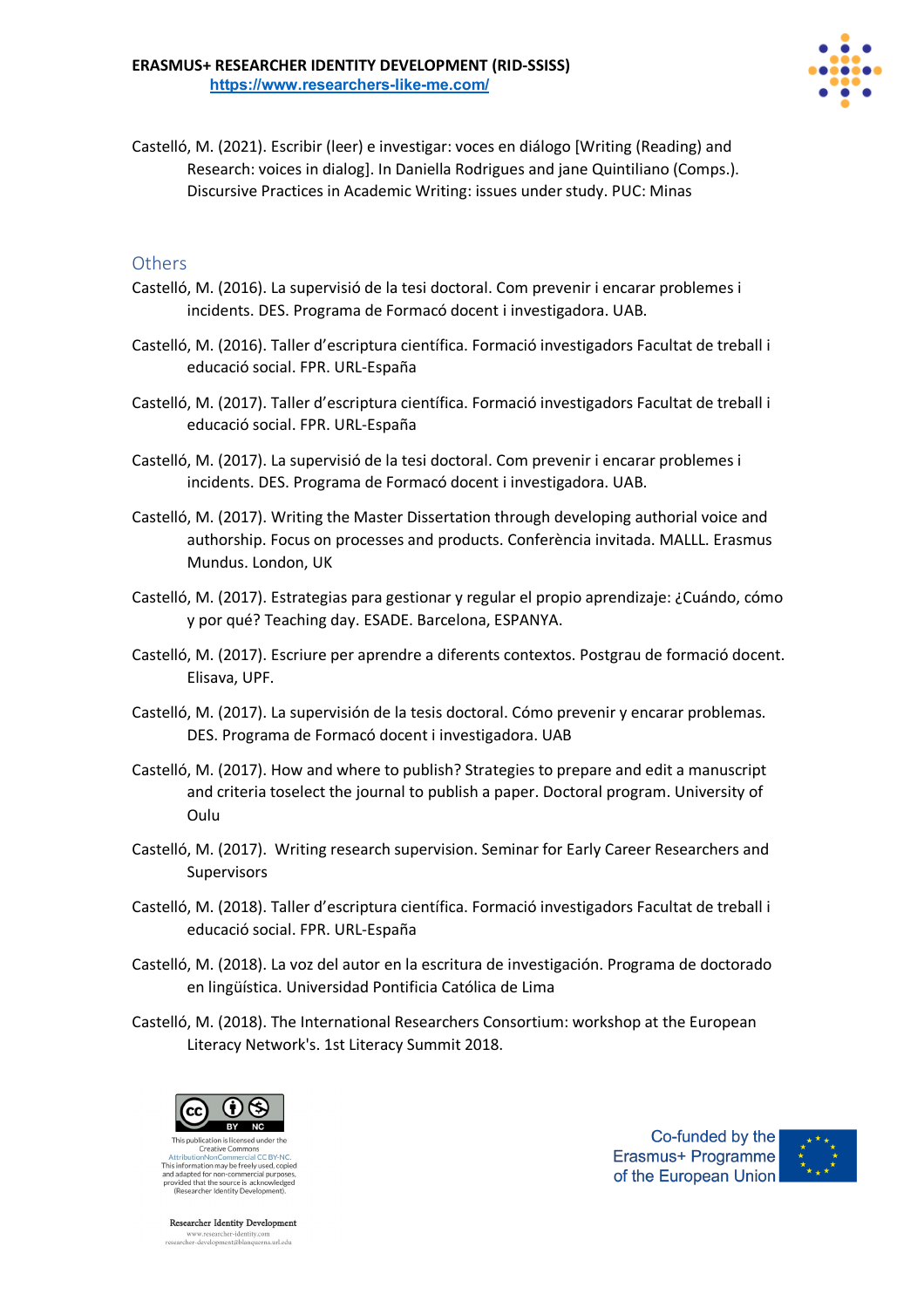

- Castelló, M. (2018). La dirección de tesis de grado y de postgrado: competencias, retos y peligros. Dirección de Postgrados. Universidad Católica de Concepción.
- Castelló, M. (2018). La evaluación (y la enseñanza) de la escritura: ¿Qué, cuándo, cómo y por qué?/ Writing Assessment (and teaching). Conferència inaugural. Conferencia Iberoamericana de Lectura y Escritura, Cátedra Unesco. Cuenca, Ecuador
- Castelló, M. (2018). El rol de la escritura (y la lectura) en la educación superior. Conferència invitada. Escribir y leer en la Universidad. Pontificia Universidad Católica del Perú, PUCP. Lima, PERU.
- Castelló, M. (2018). La supervisió de la tesi doctoral. Com prevenir i encarar problemes i incidents. DES. Programa de Formacó docent i investigadora. UAB.
- Castelló, M. (2018). La supervisió de la tesi doctoral. Pla general de recerca i Doctorat. FPCEE. URL
- Castelló, M. (2019). Taller d'escriptura científica. Formació investigadors Facultat de treball i educació social. FPR. URL-España
- Castelló, M. (2019). Students' research writing: Why, When and How? Conferència invitada. 10th conference of the European Association on Teaching Academic Writing EATAW. Chalmers University of Technology, Göteborg, SWEDEN.
- Castelló, M. (2019). Enraonar i raonar: com el llenguatge transforma el pensament. Conferència invitada. Celebració del centenari de l'Ateneu. Tàrrega, ESPANYA
- Castelló, M. (2019). El rol de la escritura (y la lectura ) en la Educación Superior. Conferència invitada. Vicerectorado de Investigación. Universidad Católica de Concepción. Concepción. XILE
- Castelló, M. (2020). Taller d'escriptura científica. Formació investigadors Facultat de treball i educació social. FPR. URL-España
- Castelló, M. (2021). Research Writing and Identity Development. V Conference on WritingResearch across the Borders. Xian, XINA (cancelled due to the Covid-19). Rescheduled: March 2021 (online)
- Castelló, M. (2021). Taller d'escriptura científica. Formació investigadors Facultat de treball i educació social. FPR. URL-España
- McAlpine, L. (2020). Two workshops: PhD research writing.
- McAlpine, L. (in press). PhD support beyond teaching: The need to communicate effectively in (research) writing. Special Issue on ICED 2020 Proceedings. ETH Zurich Learning and Teaching Journal (https://learningteaching.ethz.ch/index.php/lt-eth/about).



This information may be freely used, copied And adapted for non-commercial purpose<br>provided that the source is acknowledge<br>(Researcher Identity Development).

**Researcher Identity Development** www.researcher-identity.com<br>researcher-development@blanquerna.url.edu

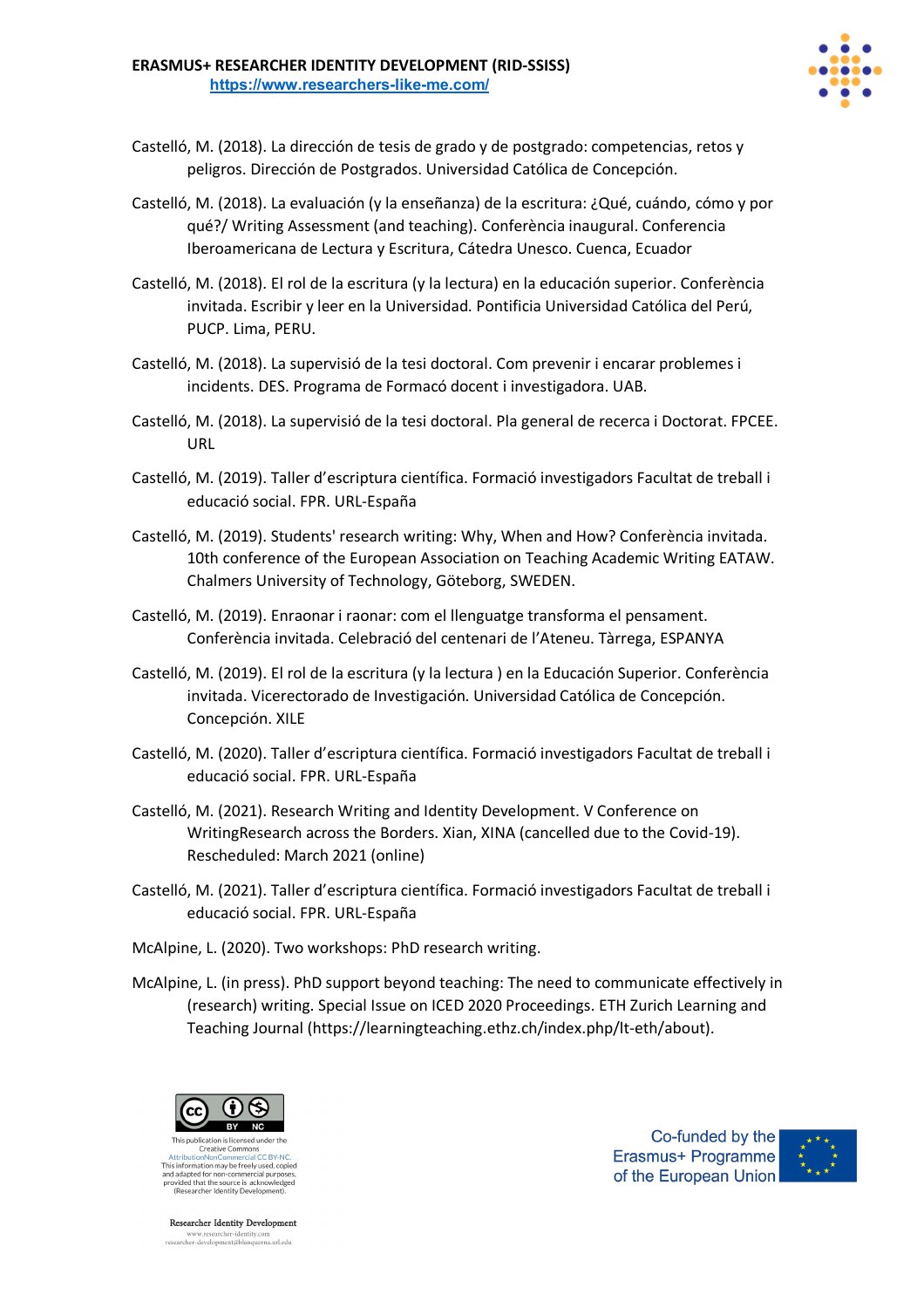

McAlpine, L. & Ingram, N. /2019). Ongoing participation in work-in-progress writing workshops, supporting colleagues to develop their work for publication (N. Ingram) (to 2019)

Sala-Bubaré, A. (2018). Workshop Conducting a systematic review: Process and Tips.

# IO10: Ethics

### Scientific papers

- Löfström, E. & Pyhältö, K. (2019). What are ethics in doctoral supervision, and how do they matter? Doctoral students' perspective. Scandinavian Journal of Educational Research. http://doi.org/10.1080/00313831.2019.1595711
- Lohktina, I., Löfström, E., Cornér, S., & Castelló, M. (2020). In pursuit of sustainable coauthorship practices in doctoral supervision: Addressing the challenges of writing, authorial identity and integrity. Innovations in Education and Teaching International. http://doi.org/10.1080/14703297.2020.1799839
- Tammeleht, A., Löfström, E. , Koort, K., Rodríguez-Triana, M.J. (submitted). Knowledge building process and learning outcomes of collaborative research ethics training. Scandinavian Journal of Educational Research.
- Tammeleht, A., Rodríguez-Triana, M.J., Koort, K., Löfström, E. (2019) Collaborative case-based learning process in research ethics. International Journal of Educational Integrity. 15, 6 http://doi.org/10.1007/s40979-019-0043-3
- Tammeleht, A., Rodríguez-Triana, M.J., Koort, K., Löfström, E. (2020). Scaffolding collaborative case-based learning in research ethics training. Journal of Academic Ethics. DOI: https://doi.org/10.1007/s10805-020-09378-x

### Conferences

- Löfström, E. Research integrity as a core transversal academic career competence: Identifying features of expert learning. European Association for Research on Learning and Instruction (EARLI), 12-16 August, 2019, Aachen, Germany. (Paper presentation).
- Löfström, E., Kyllönen, S., Pitkänen, H., Cekanauskaite, A., Lukaseviciene, V. & Gefenas, E. (2019). Expert strategies on research integrity problem-solving, 6th World Conference for Research Integrity (WCRI), Hong Kong, June 2-5, 2019. (Poster presentation)
- Tammeleht, A., Rodríguez-Triana, M., & Löfström, E. Scaffolding a collaborative learning process in research ethics among novice researchers. European Association for Research on Learning and Instruction (EARLI), 12-16 August, 2019, Aachen, Germany. (Paper presentation).



This information may be freely used, copied and adapted for non-commercial purpose<br>provided that the source is acknowledge<br>(Researcher Identity Development).

**Researcher Identity Development** www.researcher-identity.com<br>researcher-development@blanquerna.url.edu